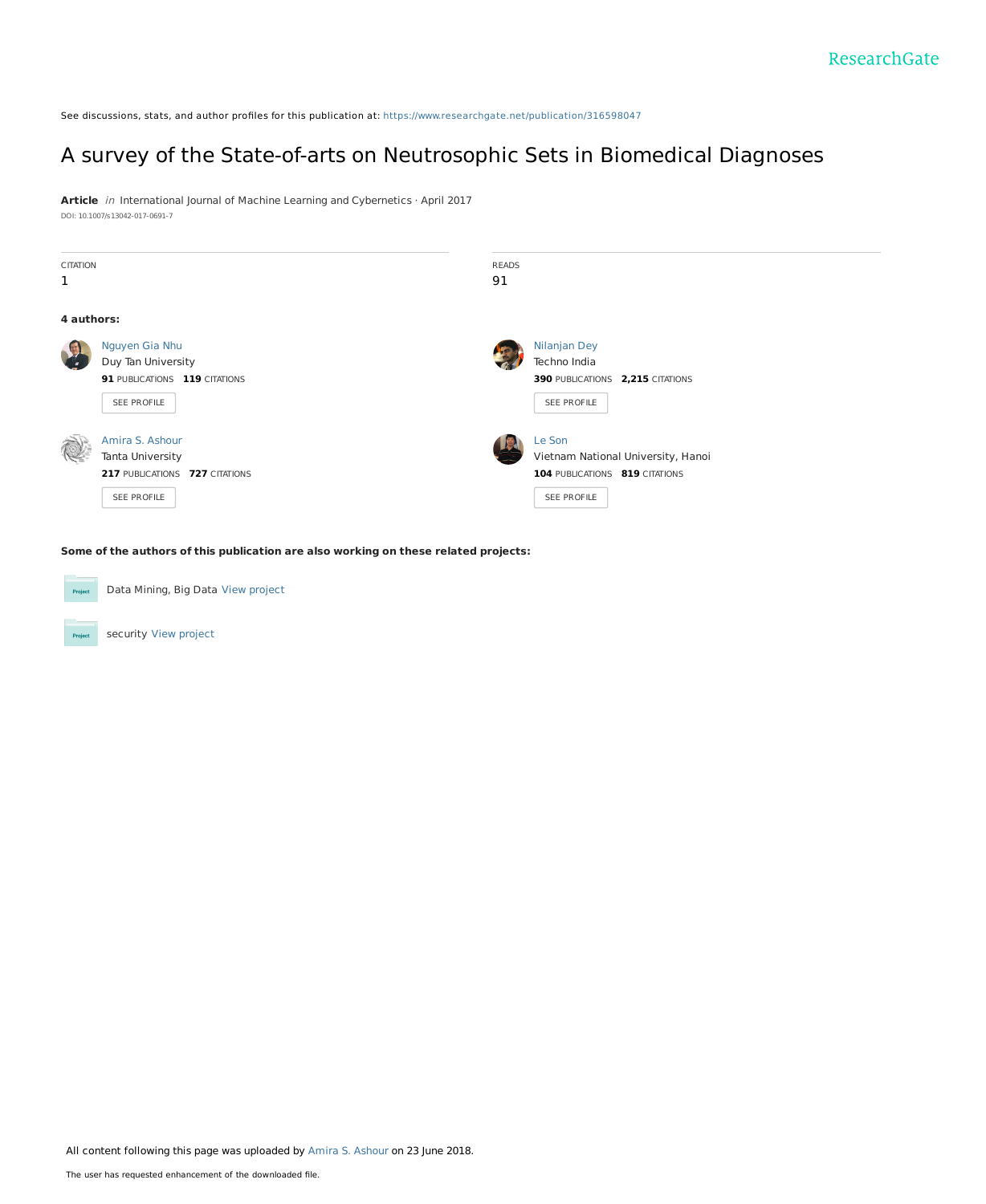# **A survey of the State-of-the-arts on Neutrosophic Sets in Biomedical Diagnoses**

### **Abstract**

In real world applications, soft computing is an inspirational domain for encoding imprecision and uncertainty. Soft computing procedures integrated with medical applications can support the existing medical systems to allow solutions for unsolvable problems. Fuzzy techniques have extensive solutions for the medical domain applications; however incorporating a new neutrosophic approaches in the medical domain proves its superiority. The current study reported the main neutrosophic sets (NS) definitions along with different medical applications based on NS. In addition, an extensive discussion for the possibility of prolonging the abilities of the fuzzy systems using the neutrosophic systems was included. The preceding studies established that the NS has a significant role in medical images de-noising, clustering, and segmentation. As a future scope, it was suggested that the neutrosophic medical systems can be exploited for neutrosophic scores; continuous truth/indeterminate/falsity versions of conventional score schemes. The integrated methods of the NS in medical domain would lead to tabular or rule-based mapping from input to output variables. The qualitative simulation of the reported studies established that the neutrosophic model based diagnosis is promising aspirants for future research. Furthermore, the current work highlighted the main medical image processes that can be developed using the NS, including de-noising, thresholding, segmentation, clustering and classification. The general algorithms that can be used to include NS in each task were proposed.

**Keywords-** Data clustering, image segmentation, medical artificial intelligence, neutrosophic sets, neutrosophic logic, neutrosophic clustering.

## **1. Introduction**

Real-world applications provide massive information which is incomplete, imprecise, fuzzy, and inconsistent. The uncertainty may originate from acquisition errors, incomplete knowledge, or stochasticity [1]. In order to manage such vague information, several existing theories and techniques were proposed including probability theory [2], fuzzy set theory [3], intuitionistic fuzzy set theory [4], and para-consistent logic theory [5]. However, these theories can deal with one imprecise problem aspect instead of the whole in one framework, for example the fuzzy set theory can manage only vague and fuzzy information without handling any inconsistent and incomplete problems within the same information. Therefore, in order to resolve such issues in one framework neutrosophy approach [6], which is a philosophy branch combining the philosophy knowledge, set theory, logics, and probability/statistics can be applied. Neutrosophy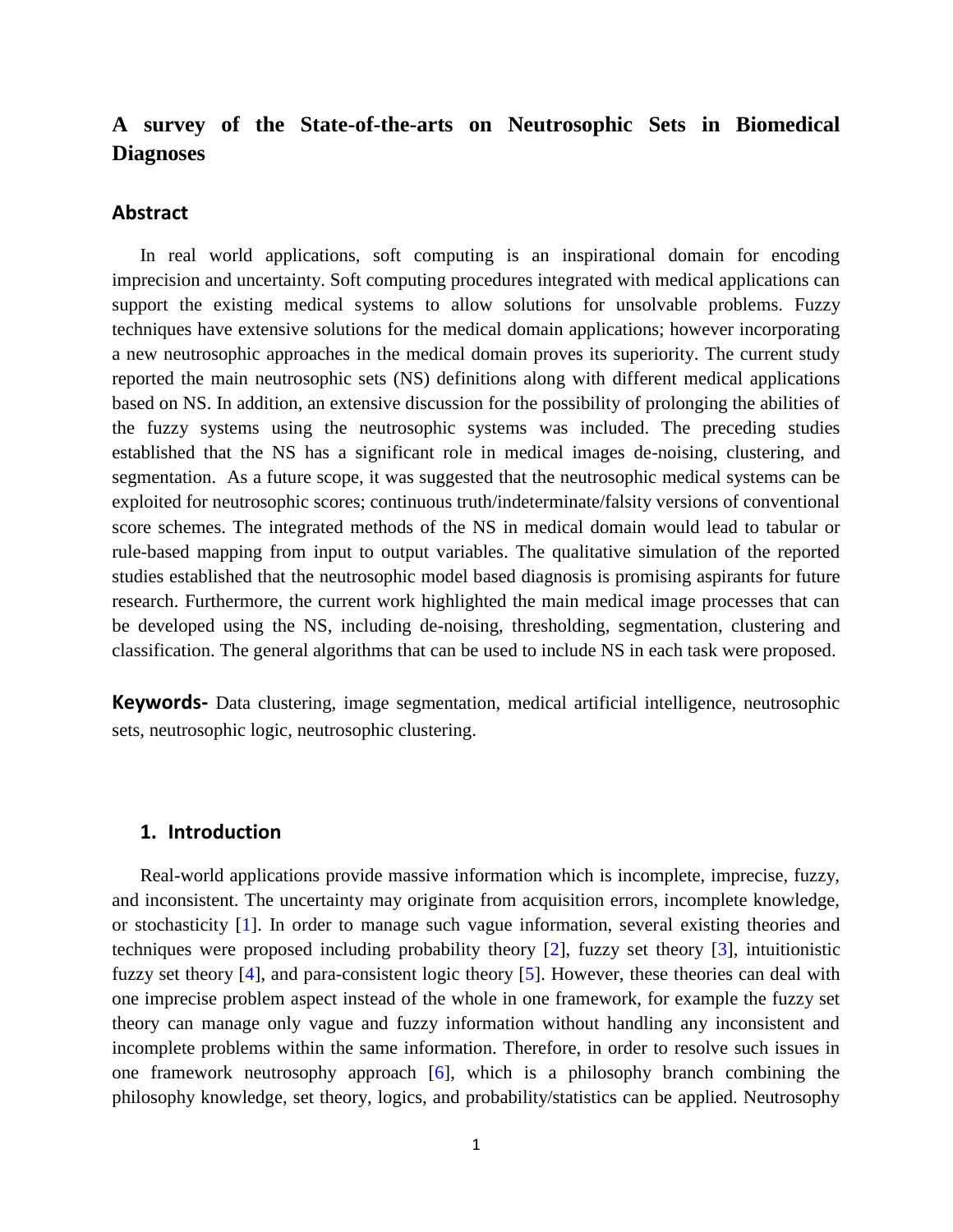is the basis of neutrosophic logic that denotes indeterminacy using a new model called <Neut-A> to solve specific problems that fuzzy logic cannot solve [7]. Typically, the fuzzy logic can be defined as an extension of two-valued logic at which it is unnecessary for the statements to be True or False, but may have a truth degree between 0 and 1. The neutrosophic logic and intuitionistic fuzzy logic are generally present a percentage of "indeterminacy" compared to all other logics. This is due to unpredicted parameters that can be hidden in some unknowness or propositions, however the neutrosophic logic let each component (T, I, F) be even overflooded (boiling) over 1, i.e. be "1+", or underdried under 0 (freezing), i.e. be "0" in order to be able to make dissimilarity between relative truth and absolute truth as well as between relative falsity and absolute falsity.

Smarandache stated that "Neutrosophy is a new branch of philosophy which studies the origin, nature, and scope of neutralities, as well as their interactions with different ideational spectra' [8]. Neutrosophy is a multiple value logic that specifies classical logic, fuzzy logic, and imprecise probability. Neutrosophy is closer to human rational as it describes the imprecision of knowledge or linguistic inaccuracy established by several observers. Generally, one of the neutrosophy is the neutrosophic set which studies the nature, origin, and scope of neutralities along with their relations. Every event in the neutrosophy theory has certain degree of truth, falsity degree, and an indeterminacy degree, which should be considered independently from each other [8]. Recently, the neutrosophic set is a general, dominant, and proper framework.

Since the medical data from the patients "symptoms and diseases is changeable/ imperative, partial, imprecise, imperfect and vague. Thus, there is no fixed treatment scheme including precise drug usage or modalities of treatment. Furthermore, the ambiguities, indecisiveness, uncertainties in the medical expert system inputs are varying due to the variety between the physical examination, patients" history, and the laboratory-tests. Generally, medical diagnosis requires large amount of information processing, where large portion of which is computable as well as rapid unconscious data processing, so the entire process offers low inter- and intraperson consistency. Consequently, indeterminacy, inconsistency, contradictions, and fuzziness should be solved. Artificial intelligence based medical diagnosis has received attention from the research society of both computer science and computer applicable mathematics. Kala *et al.* [9] applied modular evolutionary neural networks to breast cancer diagnosis. For superior understanding and prevention of unwanted medical cases, Tan *et al*. [10] carried out a two-stage hybrid evolutionary classification procedure to extract classification rules for hepatitis and breast cancer cases. In the first stage, a hybrid evolutionary algorithm (EA) was proposed to restrict the search space by developing a pool of superior candidate rules including the genetic algorithm (GA) and genetic programming (GP). Afterward, these candidate rules were used to optimize the rules' number and order in the evolution for accurate rule sets.

Parthiban and Subramanian [11] presented a new technique based on coactive neuro-fuzzy inference system (CANFIS) for heart disease prediction. The CANFIS model integrated the adaptive abilities of the neural network and the fuzzy logic qualitative approach which is then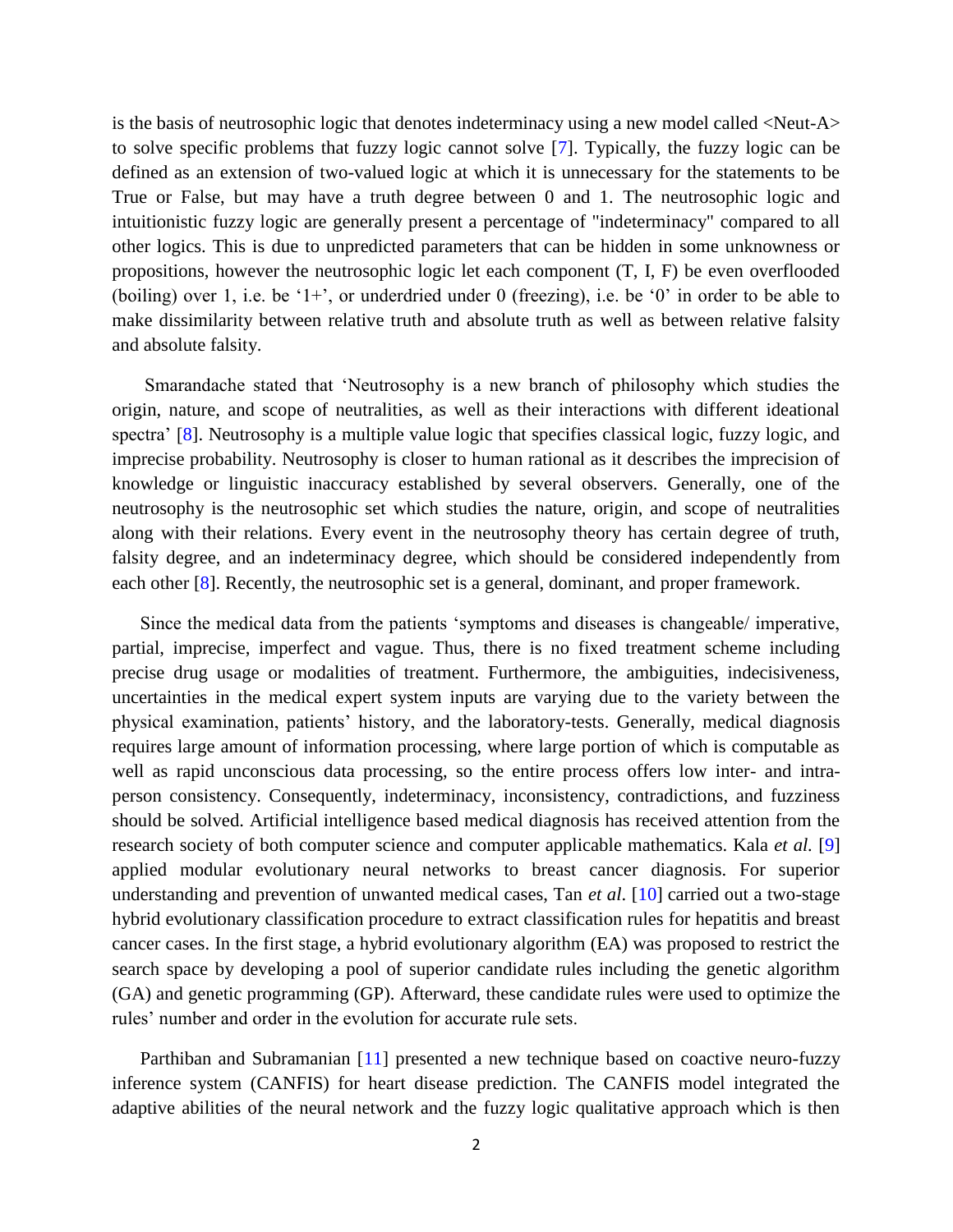combined with the GA to identify the existence of the disease. Healthcare systems try to complement the offered services by conventional clinical decision making methods with the incorporation of fuzzy logic procedures in  $[12-14]$ . Recently, soft computing domain is developed, neutrosophic logic and neutrosophic set have significant role in the medical applications. Since the neutrosophic systems performance is close to the medical reality in a superior way compared to their fuzzy counterparts. These neutrosophic approaches are generalized logic/sets that can possess all the necessary attributes to encode the medical information and capture the medical inputs. Neutrosophic sets provide a new opening to bridge the gap between the innovative medical systems and the medical fuzzy systems. It can handle the medical systems main processes including the acquired data, generated information, indeterminacy, truth, and the falsity. Thus, the neutrosophic set can be described independently by a truth-, indeterminate-, and false- membership function. Recently, Ye [15] developed a cosine similarity measures for simplified neutrosophic sets (SNSs) based on the cosine function, including single valued- and interval- neutrosophic cosine similarity measures for medical diagnosis problems. Afterward, the weighted cosine similarity measures of SNSs were used. Wang *et al*. [5] applied a single valued neutrosophic sets (SVNS), which is an instance of neutrosophic sets for real engineering applications. Extensive use for the neutrosophic sets to medical diagnosis problems were proposed based on vector similarity, dice similarity, distancebased similarity, tangent similarity measures and trapezoidal numbers of neutrosophic sets [16- 21].

Consequently, the *main objective* of the current study is to report the existing medical image processing techniques that supported by neutrosophic sets (NS) with clear explanation for the NS concepts. The remaining sections are organized as follows. The neutrosophic sets concept and model are introduced in section 2. Section 3 reports the several medical image processes based on NS framework. Section 4 introduces the neutrosophic set in medical diagnosis for different medical modalities. Section 5 reports the challenges and new perspectives. Finally, the conclusion is conducted in section 6.

## **2. Neutrosophic set concept and data model**

Neutrosophy is an extension of the fuzzy set and the classical set as well. The neutrosophic theory refers to neutrosophy which is applied in several domains to solve problems related to indeterminacy and uncertainty. Neutrosophy is new mathematical theories that generalize both classical and fuzzy methods. Such neutrosophy approaches includes neutrosophic probability, neutrosophic set theory, neutrosophic Logic, and neutrosophic statistics. In neutrosophy theory, every event has a definite degree of truth, falsity and indeterminacy for independent consideration from each other. Smarandache [22] represented the neutrosophy as a dialectics generalization that studies the nature, origin, and scope of neutralities with their interactions for various ideational spectra. The neutrosophic set is a broad framework for the concept of the classic set, fuzzy set, interval valued fuzzy set, paraconsistent set, intuitionistic fuzzy set, interval valued intuitionistic fuzzy set, paradoxist set, dialetheist set, and tautological set [23-26]. The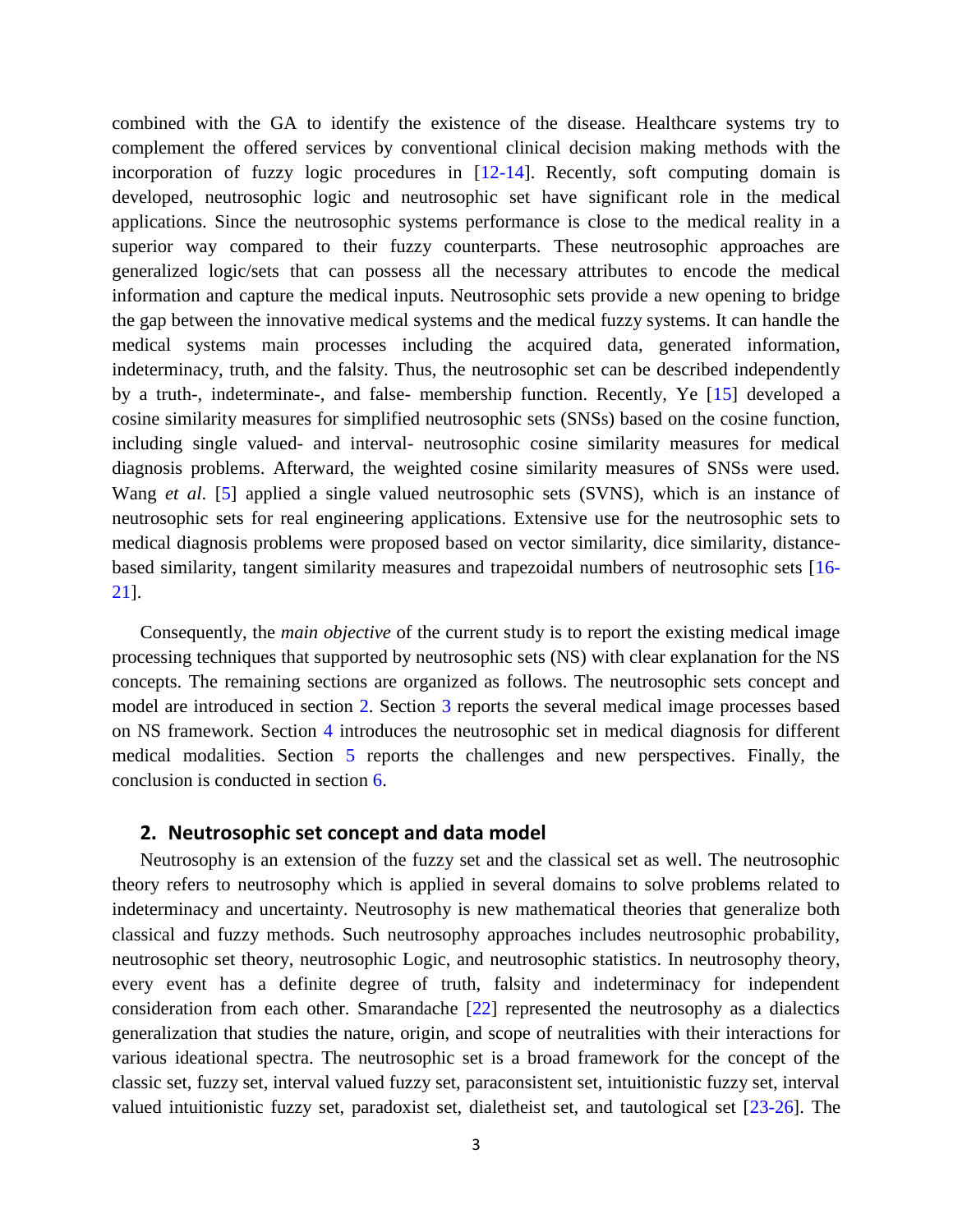neutrosophic statistics is required through performing statistical analysis of a sample or population that has indeterminate (ambiguous, imprecise, incomplete, vague, unknown) data. Generally, several definitions are given for the NS as follows [27, 28]:

#### **Definition 1 (Neutrosophic set)**

An event, theory, concept, or entity,  $\{N\}$  is deliberated with its reverse  $\{Anti-N\}$  and the neutrality {Neut-N}, where {Neut-N} is neither  $\{N\}$  nor  $\{Anti-N\}$ . The  $\{Neut-N\}$  and  $\{Anti-N\}$ are denoted to as {Non-N}. Based on the neutrosophy theory, every event {N} is neutralized and balanced by  $\{Anti-N\}$  and  $\{Non-N\}$  [28]. Typically,  $\langle N \rangle$ ,  $\langle Neut-N \rangle$  and  $\langle Anti-N \rangle$  are disjoint two by two. In several cases, the margins between these notions are imprecise and vague, thus it is conceivable that <N>, <Neut-N>, <Anti-N> and <Non-N> have joint parts two by two as well. In the NS, the truth-, indeterminacy-, and falsity-membership are independent. Generally, the neutrosophic set can be defined as follows: Let X be an universe of discourse, with a generic element in X denoted by x, then a neutrosophic set A is an object having the form  $A = \{ \langle x : T_A(x), I_A(x), F_A(x), \rangle, \, x \in X \}$ , where the functions *T*, *I*, *F* : X→ ]–0, 1+[ are the degree of membership (or Truth), the degree of indeterminacy and the degree of nonmembership (or Falsehood); respectively of the element  $x \in X$  to the set A with the condition: membership (or Falsehood); respectively of the element  $x \in X$  to the set A with the condition:<br> $-0 \le T_A(x) + I_A(x) + F_A(x) \le 3+$ . From the philosophical point of view, the NS takes its value from real standard or non-standard subsets of ]−0, 1+[. Thus, instead of ] −0, 1+[, the interval [0, 1] is considered for the technical applications, because ]−0, 1+[ will be difficult to apply in the real applications, such as in the scientific and engineering problems.

## **Definition 2**

Let *T*, *I* and *F* are the neutrosophic components as well as *A* be a universe of discourse, and a NS *N* is included in *A*. An element *y* in set *N* is noted as *y*(*T*, *I*, *F*) , where *T* refers to true in the set, *I* refers to the indeterminate in the set, and *F* denotes false in the set.

### **Definition 3**

*T*, *I* and *F* are real standard or non-standard sets of  $]-0,1+$  [ with  $\sup T = t \supseteq \inf T = t \inf T$ , *T*, *I* and *F* are real standard or non-standard sets of  $]-0,1+$  [ with  $sup T = t \supseteq sup inf T = t \supseteq inf$ ,  $sup I = i \supseteq inf \sup F = f \supseteq inf$  and  $n \supseteq sup = t \supseteq sup + i \supseteq sup f \supseteq sup$ ,  $n \inf = t \inf + ...$  $i\_inf + f\_inf$ .

#### **Definition 4 (Neutrosophic image)**

For *A*, a neutrosophic image  $H_{NS}$  is described by three membership sets *T*, *I* and *F*. A pixel *H* in the image is defined as  $H(T, I, F)$ . Afterward, the pixel  $H(i, j)$  in the image domain is transformed into the NS domain using the following expression:

$$
H_{NS}(i,j) = \{ T(i,j), I(i,j), F(i,j) \}
$$
 (1)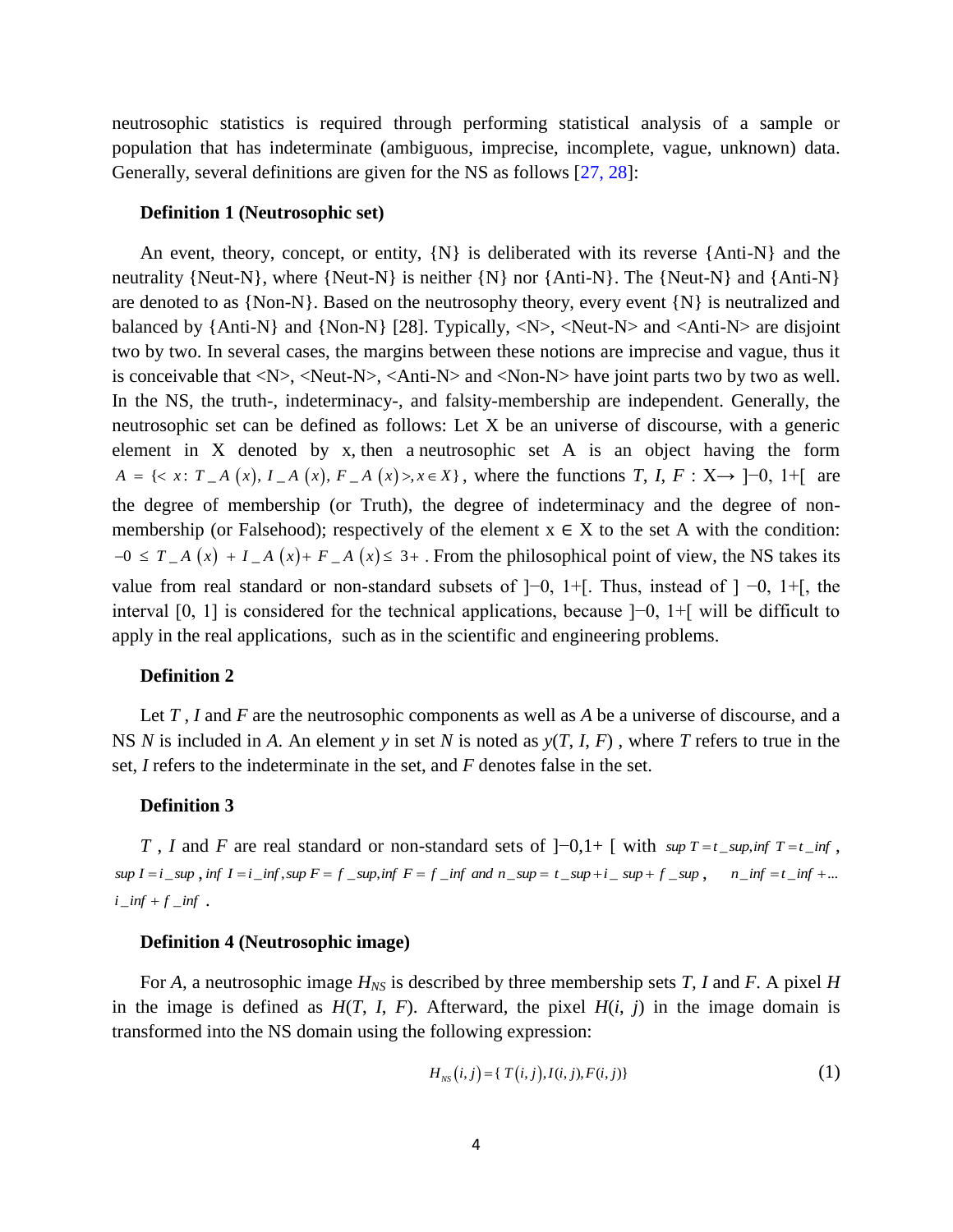#### **Definition 5 (Neutrosophic image entropy)**

Similarity is a basic concept in several fields including psychology, linguistics and computational intelligence to compare two sets. Similarity can be measured to know whether two images or patterns are matching or almost identical or at least to what degree they are matching. Similar elements are viewed from different viewpoints by using proximity, distances, resemblances, closeness and dissimilarities. Conversely, the entropy has a significant role in image processing and optimization as it measures the fuzziness. It is a measure of defectiveness of information that signified by a set. Consequently, the entropy measurement of single valued NS is useful in cases at which modeling of indeterminate situations is done by Single Valued Neutrosophic Set (SVNS). Conversely, the Typically, the entropy is measured to evaluate the gray levels distribution in an image, which has maximum value if the intensities have equal probability, while small entropy indicates non-uniform intensity distribution [29]. The neutrosophic entropy of an image is defined as the summation of the entropies of three subset *T* , *I* and *F* is defined as the neutrosophic entropy of an image, which is given by:

$$
E_{NS} = E_T + E_I + E_F \tag{2}
$$

$$
E_T = -\sum_{i=\min\{T\}}^{\max\{T\}} H_T(i) \ln H_T(i)
$$
 (3)

$$
E_{I} = -\sum_{i=\min\{I\}}^{\max\{I\}} H_{I}(i) \ln H_{I}(i)
$$
(4)

$$
E_F = -\sum_{i=\min\{F\}}^{\max\{F\}} H_F(i) \ln H_F(i)
$$
\n(5)

where,  $E_T$ ,  $E_T$  and  $E_T$  are the entropies of sets T, I and F, respectively. In addition,  $H_T(i)$  $H_I(i)$  and  $H_F(i)$  are the probabilities in *T*, *I* and *F*; respectively, of the elements whose values equal to *i* .

Generally, in order to measure the indeterminate degree of element  $H_{NS}(i, j)$ , the values of *I* (*i*,  $j$ ) is employed. Furthermore, the set *I* can be correlated with *T* and *F*, if the changes in *T* and *F* effect the elements distribution in *I* and vary the entropy of I , where the entropy is used to measure the performance of the NS. The entropy is exploited for an image to evaluate the gray levels distribution. Thus, maximum entropy refers to the equal probability intensities of the image pixels, while if the entropy is small, the intensity distribution is non-uniform.

## **3. Neutrosophic set in medical imaging**

Generally, the neutrosophic set (NS) approaches were applied successfully into image processing including image de-noising based on neutrosophic median filtering [30], image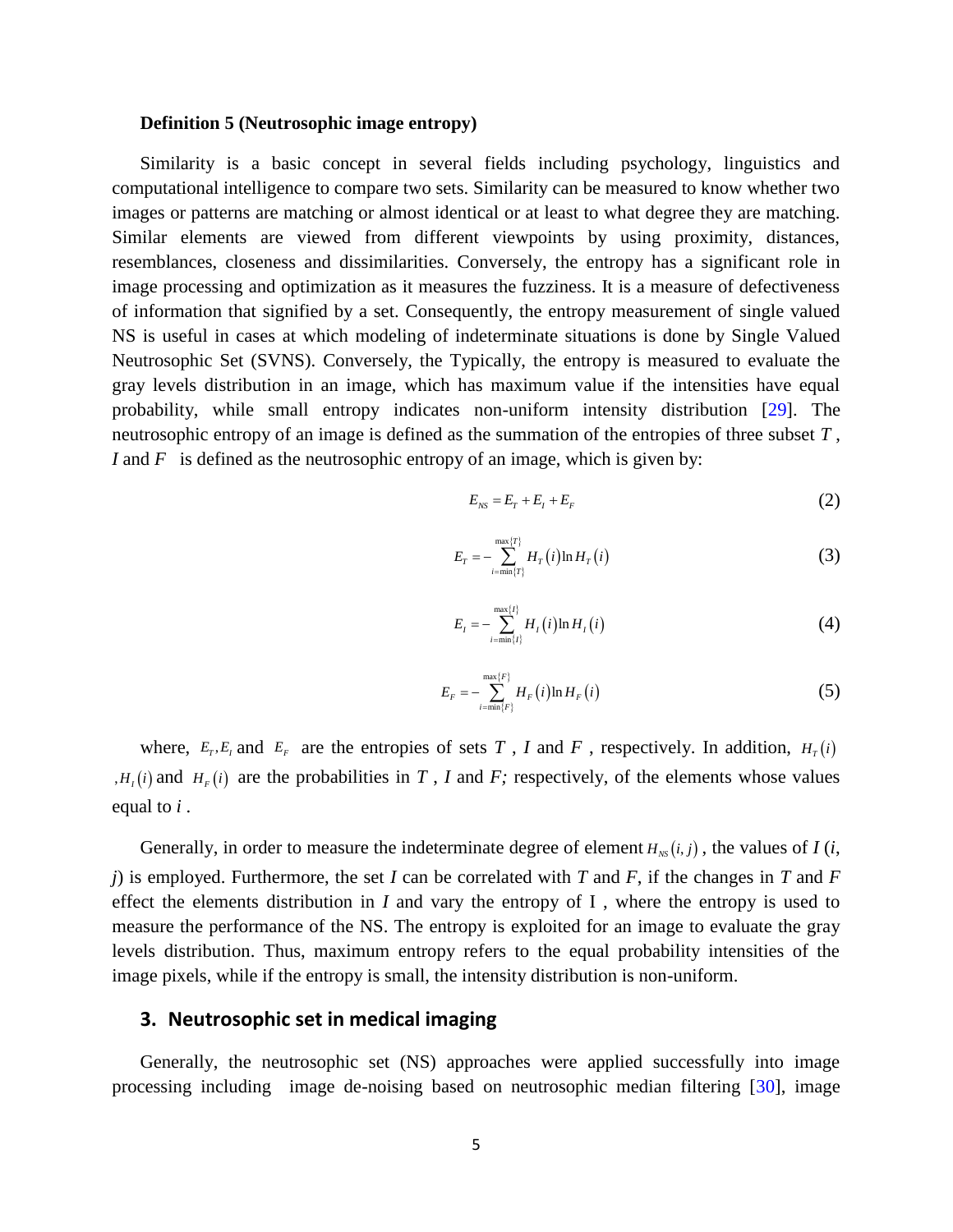thresholding [31], and image segmentation [32, 33]. Neutrosophic set introduced by Florentin Smarandache is a general dominant framework that generalizes the model of the fuzzy set, classic set, intuitionistic fuzzy set, interval valued fuzzy set, and interval-valued intuitionistic fuzzy set. Recently, neutrosophic sets and their varieties, including simplified neutrosophic sets, single valued neutrosophic sets, fuzzy neutrosophic sets, Interval valued neutrosophic sets, rough neutrosophic sets, intuitionistic neutrosophic sets, interval neutrosophic sets, neutrosophic soft sets, neutrosophic hesitant fuzzy sets have been employed in different domains, such as computer application, medical applications, and control system. Several studies were carried out using neutrosophic set based medical diagnosis. Broumi and Smarandache [34] applied an extended Hausdorff distance approach and similarity measure of refined neutrosophic sets to medical diagnosis applications. Pramanik and Mondal [35] proposed a rough neutrosophic sets approach for medical diagnosis applications. In thoracic computed tomography, Guo *et al*. [36] applied neutrosophic sets for lung images segmentation. Akhtar *et al*. [37] combined the k-means clustering and neutrosophic logic (NL) to remove the pixels" uncertainty. The indeterminacy set was compared to a threshold value to determine whether a pixel belongs to certain cluster or more than one cluster.

Broumi *et al*. [38] proposed an n-valued interval neutrosophic sets (NVINS) based on basic operations, namely union, scalar division, scalar multiplication, intersection, multiplication, addition, truth-favorite and false-favorite. Afterward, the distances between the NVINS were calculated. The experimental results proved the effectiveness of the proposed method for accurate medical diagnosis. Zhang *et al*. [39] studied the nature, and scope of the neutrosophy with its interactions in different ideational spectra. The authors employed neutrosophy to develop a fully automatic algorithm for image segmentation. As follows the common image processing techniques that can be supported by NS in the medical applications.

#### **3.1 Neutrosophic set for medical image de-noising**

Noise is one kind of indeterminant information on images. Hence, NS can be successfully applied into image de-noising research domain. The neutrosophic image properties allow the NS to achieve superior performance in several image de-noising applications in computer vision and image processing. Guo *et al*. [27] proposed a novel method for image de-noising based on neutrosophic set approach. Three membership sets T, I and F in the NS set were used to describe an image G. For evaluating the indetermination, the entropy in the neutrosophic image domain was measured. In order to remove the image noise and to reduce the set's indetermination, a novel filtering operation, namely the γ-median-filtering operation was carried out. The results established NS supported image de-noising for several scenarios, namely with different noise levels and with different noise kinds without knowing the noise type. Faraji *et al*. [40] applied a new NS based pre-processing technique to enhance and to remove noise form facial features in original face images.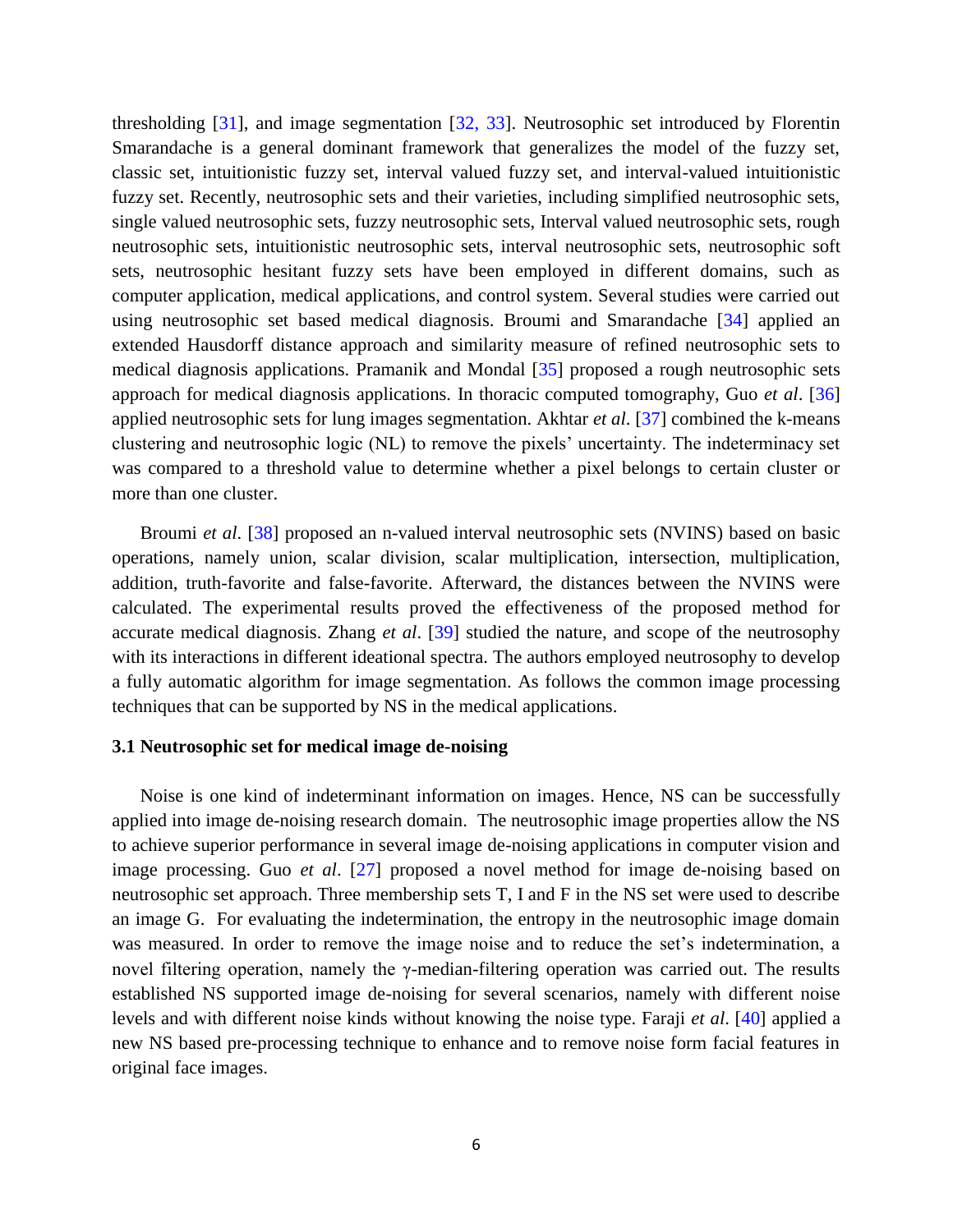Mohan *et al.* [41] removed the Rician noise from simulated magnetic resonance image (MRI) from Brainweb database using NS Neutrosophic set (NS) approach with wiener filtering. The NS was applied into image domain and defined some operators for image de-noising. The three membership sets, namely True (T), Indeterminacy (I) and False (F) were defined to transform the image into the NS domain. Furthermore, the NS entropy was employed to calculate the indeterminacy. The ω-wiener filtering operation was applied on T and F in order to remove the noise and to decrease the set indeterminacy. The proposed filter performance was compared with unbiased non local mean filter (UNLM) and anisotropic diffusion filter (ADF).

Mohan *et al.* [42] defined some neutrosophic set's operators for medical images de-noising. The nonlocal mean was used with the noisy magnetic resonance image (MRI). Afterward, the resulting nonlocal means filtered image was transformed into NS domain by applying three membership sets, namely: true (T), indeterminacy (I) and false (F) using the definitions given in equations (1) to (5). The neutrosophic set entropy was employed to measure the indeterminacy. In order to remove the noise and to decrease the set indeterminacy, the Wiener filtering operation was applied on T and F. The experimental results established that the nonlocal neutrosophic set (NLNS) Wiener filter produced superior de-noising results in terms of quantitative and qualitative measures compared to other de-noising techniques, such as the anisotropic diffusion filter, classical Wiener filter, the nonlocal means filter and the total variation minimization.

Typically, from the preceding studies which are related to employing the NS approaches in denoising process improvement, the common procedure for de-noising filtration using NS can be given in the following algorithm.

#### *Algorithm: Medical image de-noising using NS technique*

*Start*

*Identify* the Neutrophic Set as given in (Definition 1)

*Represent* the medical image in the neutrosophic set as given in equation (1)

*Transform* the image to the NS domain by calculating the three membership sets, namely *T*, *I* and *F* using the following expressions:

$$
T(i,j) = \frac{\overline{p}(i,j) - \overline{p}_{\min}}{\overline{p}_{\max} - \overline{p}_{\min}}
$$
(6)

$$
\overline{p}(i,j) = \frac{1}{n \times n} \sum_{m=i-n/2}^{i+n/2} \sum_{c=j-n/2}^{j+n/2} p(m,c)
$$
\n(7)

$$
I(i, j) = \frac{\eta(i, j) - \eta_{\min}}{\eta_{\max} - \eta_{\min}}
$$
\n(8)

$$
\eta(i,j) = abs\left(p(i,j) - \overline{p}(i,j)\right) \tag{9}
$$

$$
F(i,j)=1-T(i,j)
$$
\n<sup>(10)</sup>

*Apply the used de-noising filter on the filtered true subset Tfiltered and its local mean value*

*Measure* the neutrosophic image entropy of the indeterminate subset *Ifiltered*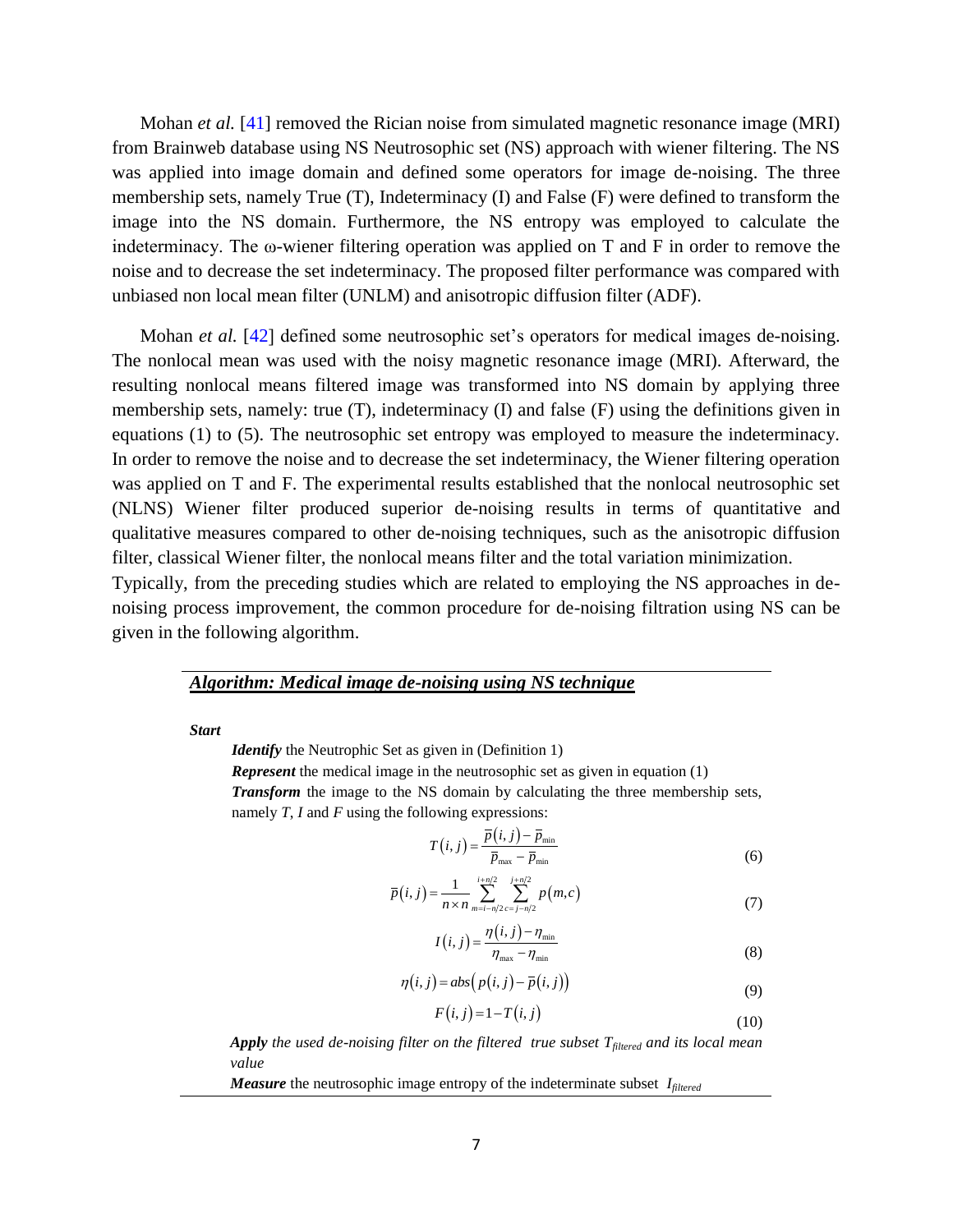|               | $\textit{\textbf{If}}~\frac{E_{I_{\textit{filtered}}}\left(i+1\right)-E_{I_{\textit{filtered}}}\left(i\right)}{E_{I_{\textit{filtered}}}\left(i\right)}<\eta$ |
|---------------|---------------------------------------------------------------------------------------------------------------------------------------------------------------|
|               | <b>Transform</b> the subset $T_{\text{filtered}}$ from the neutrosophic domain into<br>the gray level domain                                                  |
| Else          | $T = T_{filtered}$                                                                                                                                            |
| End if<br>End |                                                                                                                                                               |

where,  $p(i, j)$  is the pixels local mean value of the filter window,  $\eta(i, j)$  is the absolute value of difference between intensity  $p(i, j)$  and its local mean value  $\bar{p}(i, j)$  [29]. This algorithm represents the framework that can be used with any de-noising filter using the NS. Based on the applied filter, the NS provide efficient de-noising which can be independent on the noise type and/or level. Finally, in order to evaluate the de-noising process, some quality metrics can be measured including the peak-signal-to-noise ratio (PSNR), structural similarity (SSIM) index, mean square error, and average difference.

#### **3.2 Neutrosophic set for medical image clustering**

Clustering refers to grouping a set of samples/objects into number of clusters containing similar common members. One of the most prevalent fuzzy clustering techniques is the fuzzy cmeans (FCM) algorithm. In FCM, an iterative minimization of a cost function is performed to obtain the data membership degrees. For each data, this cost function is subjected to certain constraint, namely the sum of membership degrees over the clusters should be equal to 1. However, the FCM procedure has some drawbacks, such as i) it is very sensitive to the presence of noise, ii) it tries to minimize the intra-cluster variance, iii) it has local minimum, and iv) the results depend on the initial values. The membership of noise points might be significantly high. Consequently, researchers are interested with developing new techniques to overcome such problems. In order to manage the uncertainty associated with the fuzzy clustering algorithms" parameters, the NS was proposed as it is considered a powerful tool to handle the indeterminacy.

Guo and Sengur [43] proposed a novel clustering algorithm based on the NS, called neutrosophic c-means (NCM) clustering. This NCM algorithm for uncertain data clustering combined the NS and fuzzy *c*-means frameworks. At the same time for each data points, the degrees belonging to the determinant/indeterminate clusters were calculated using the NCM method. The membership *T* can be measured as the membership degree to determinant clusters, while for each data point, the other two memberships, namely *I* and *F* were used to define two types of the indeterminate clusters: i) an ambiguity cluster, and ii) an outlier cluster; respectively. Ambiguity cluster facilities the consideration of the data points which lie near to the boundaries of clusters and the outlier cluster allows rejection of the very far data points from the centers of each cluster. Since both ambiguity and outlier clusters are presented in the clustering iterations,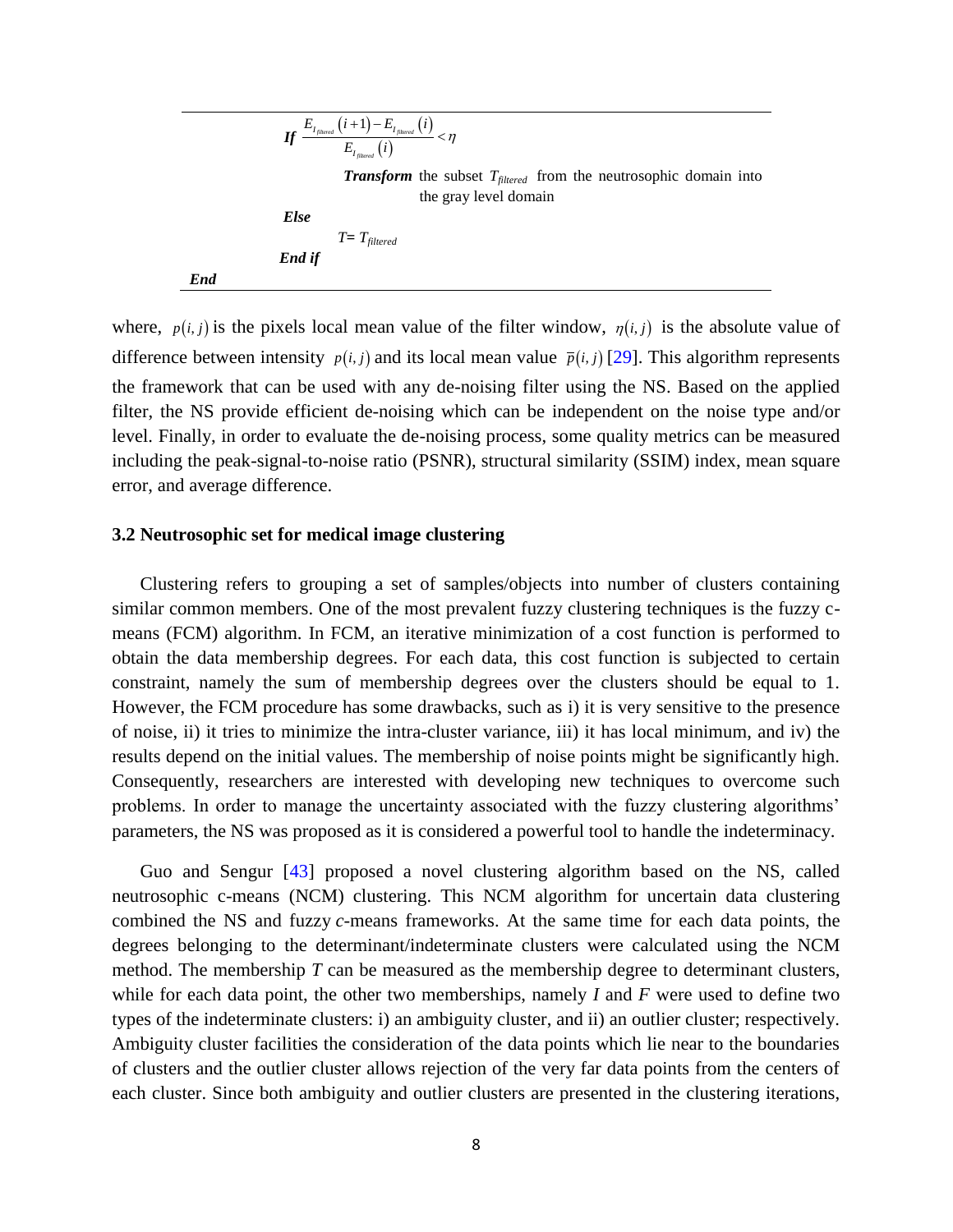thus the degrees of membership to the ambiguity and outlier class of a data point are clear. Hence, the membership functions are noise immune. A new objective function was minimized to achieve more resistant parameter estimation to noise and outliers. In addition, the clustering problem was formulated as a constrained minimization problem. In the objective function, the ambiguity rejection handling the patterns near the cluster boundaries, and the distance rejection concerning far away patterns from all the clusters were engaged. These measures managed the uncertainty due to incomplete and/or imprecise definition of the clusters. The experimental results established that the proposed procedure can be considered a promising tool for image processing and data clustering, where the FCM incapability to detect atypical data points can be solved. Yu *et al.* [44] adopted the mean shift clustering in NS domain for images segmentation in order to detect constructions with a stable threshold. The proposed technique was compared with three developed supervised techniques, which proved its superiority in constructions detection. A general algorithm for the clustering process using the FCM based on NS can be given as follows.

| <b>Start</b> | Algorithm: Clustering algorithm using FCM based on neutrosophic set                                                                                                                                                                                                 |
|--------------|---------------------------------------------------------------------------------------------------------------------------------------------------------------------------------------------------------------------------------------------------------------------|
|              | <b>Consider</b> the degrees belonging to determinate clusters as well as the indeterminate<br>clusters                                                                                                                                                              |
|              | <b>Assume</b> new unique set A defined by: $A = C_i \cup E \cup S, j = 1, , C$                                                                                                                                                                                      |
|              | <b>Define</b> the NS membership sets, namely T defines as the degree to determinant<br>clusters, $I$ denotes the degree to the boundary clusters, and $F$ refers to the<br>degree belonging to the noisy data set.<br><b>Consider</b> clustering with indeterminacy |
|              | <b>Perform</b> the partitioning process through an iterative optimization of the objective<br>function                                                                                                                                                              |
|              | <b><i>Update</i></b> the membership sets and the cluster centers $c_i$                                                                                                                                                                                              |
|              | <b>Assign</b> each data into the class with the largest $[T, I, F]$                                                                                                                                                                                                 |
| End          |                                                                                                                                                                                                                                                                     |

where,  $C_j$  is an indeterminate cluster, *E* refers to the clusters in boundary regions, *S* is related to the noisy data and  $\cup$  is the union operation. *E* and *S* are indeterminate clusters.

#### **3.3 Neutrosophic set for medical image thresholding**

Image thresholding is a significant process to segment the images and extract objects. A variety of procedures have been proposed in this domain. Typically, in the classical set, each element indetermination in the set cannot be described and evaluated. The traditional fuzzy set uses a real number to signify the membership of fuzzy set N defined on universe A. However, the fuzzy sets approaches consider only the truth membership supported by the evidence without considering the falsity membership which is against the evidence, which is invalid in several applications. Meanwhile, the NS generalizes concept of the classic set, interval valued fuzzy set, fuzzy set, interval valued intuitionistic fuzzy set, and the intuitionistic fuzzy set. In the NS, the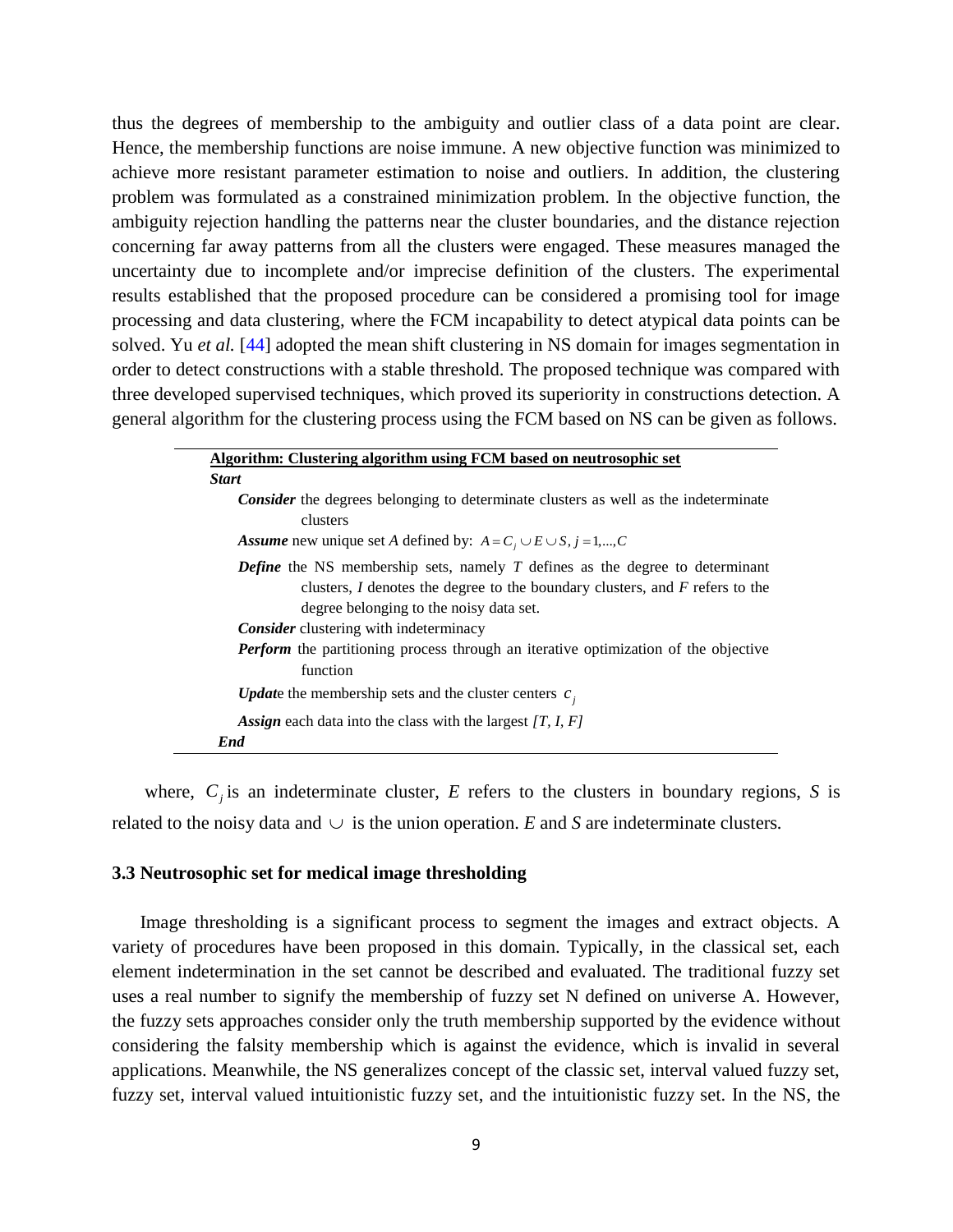indeterminacy is quantified clearly and the truth membership (*T*), indeterminacy-membership (*I*) and falsity membership (*F*) are independent. Thus, several studies were conducted to improve the thersholding performance using NS.

Guo *et al*. [45] suggested a new algorithm based on neutrosophic similarity score to execute thresholding on image. The NS was utilized for image thresholding. Any image was represented in the NS domain through the three membership subsets *T*, *I* and *F*. Afterward, a neutrosophic similarity score (NSS) was defined to measure the degree to the ideal object. Lastly, an optimized value was chosen on the NSS to complete the image thresholding process. Cheng and Guo [46] transformed the images into NS domain using the three subsets, namely T, I and F with calculating the NS entropy to evaluate the indetermination. A new λ-mean operation was proposed to reduce the indetermination in the NS. The proposed technique was carried out for image thresholding to select the thresholds efficiently and automatically. In addition, it can process clean images, images with different types of noise and images with multiple types of noise. A general algorithm for this process can be given as follows.

| Algorithm: Image Thersholding algorithm using neutrosophic set               |  |  |  |  |  |
|------------------------------------------------------------------------------|--|--|--|--|--|
| <b>Start</b>                                                                 |  |  |  |  |  |
| <i>Identify</i> the NS as given in (Definition 1)                            |  |  |  |  |  |
| <b>Represent</b> the medical image in the neutrosophic set given in equation |  |  |  |  |  |
| (1)                                                                          |  |  |  |  |  |
| <b>Transform</b> the image to the NS domain by calculating the three         |  |  |  |  |  |
| membership sets, namely $T$ , I and F                                        |  |  |  |  |  |
| <b>Calculate</b> the entropy of the indeterminate subset                     |  |  |  |  |  |
| <b>Employ</b> new operation to reduce the indetermination degree (to produce |  |  |  |  |  |
| more uniform and homogenous image for thresholding)                          |  |  |  |  |  |
| <b>Thresholded</b> the image in the NS is using a histogram threholding      |  |  |  |  |  |
| technique                                                                    |  |  |  |  |  |
| <b>End</b>                                                                   |  |  |  |  |  |

#### **3.4 Neutrosophic set for medical image segmentation**

Medical image segmentation is an essential process in pattern recognition and image processing that determines the final analysis quality as it separates objects from the background. Generally, during segmentation the image is divided into non-overlapping different regions. Fuzzy theory retains more information when applied for image segmentation compared to hard segmentation methods. Furthermore, FCM allows a data"s segment to belong to two or more clusters. However, the indeterminancy of each element in the set using classical set approach cannot be described and evaluated. Thus, fuzzy see has been carried out to deal with uncertainty. Recently, neutrosophy offers a prevailing tool for handling indeterminacy. Cheng and Guo [46] integrated the k-means with the NS for image segmentation. This method achieved superior results with clean and noisy images. Nevertheless, it fail if the entropy is varying, which may cause boundaries and edges blur. Moreover, the performance of k-means clustering becomes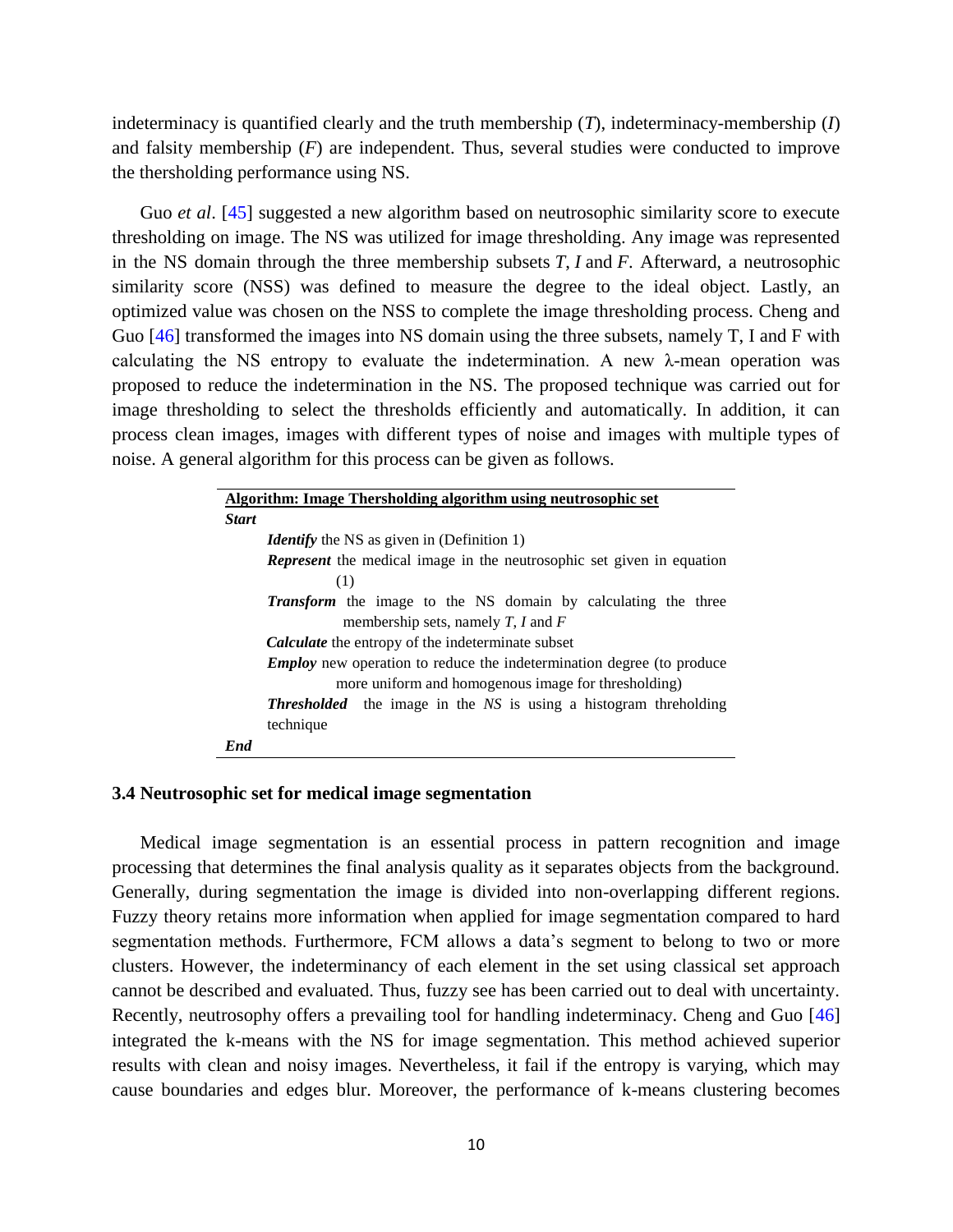poor when some pixels did not entirely belong to one cluster. In order to overcome these drawbacks, NS is applied with the image segmentation approach, where an integrated FCM and NS were carried out. Anter *et al*. [47] proposed an enhanced segmentation method based on the NS and fuzzy c-mean clustering (FCM). The segmentation method was carried out to segment abdominal computerized tomography (CT) images. These abdominal CT images were transformed into NS domain using the three known subsets, namely: the truth percentage in a subset T, indeterminacy percentage in the subset I, and falsity percentage in the subset F. The entropy in the NS was employed to evaluate the indeterminacy. The threshold for NS images was adapted using FCM algorithm. Lastly, the abdominal CT images were segmented and the liver parenchyma was selected using connected component approach. The proposed technique was compared with FCM using Dice Coecient and Jaccard Index. Finally, the CT images were segmented and liver parenchyma was selected using connected component algorithm. The results demonstrated that the proposed NS-FCM technique was less sensitive to noise and performed superior performance with non-uniform CT images.

Zhang *et al*. [48] applied the neutrosophy to image processing through defining a neutrosophic domain using the three subsets *T*, *I*, and *F*. Afterward, the watershed algorithm was applied to segment the image in the neutrosophic domain. The results established that the proposed technique provided superior results compared with that obtained by the existing techniques. Shan *et al*. [49] proposed fully automatic and accurate breast lesion segmentation for ultrasound (BUS) images. A novel neutrosophic clustering approach was applied to detect the precise lesion boundary. Initially, a region of interest was determined to cut off complex background. Afterward, a phase in max-energy orientation (PMO) algorithm was applied to improve the image quality. The PMO was proposed 2D phase feature attained by filtering the image in the frequency domain and manipulating the phase accumulation in the orientation with maximum energy. Finally, a proposed novel clustering technique called neutrosophic l-means (NLM) was carried out to detect the lesion of vague boundaries with superior handling for the uncertainty. The proposed NLM was compared with the traditional FCM clustering, level set, active contour, and watershed-based segmentation approaches. A general algorithm for the image segmentation using FCM based on NS is depicted as follows.

| Algorithm: Image Segmentation algorithm using neutrosophic set based FCM                   |
|--------------------------------------------------------------------------------------------|
| Start                                                                                      |
| <i>Identify</i> the NS as given in (Definition 1)                                          |
| <b>Represent</b> the medical image in the neutrosophic set as given in equation (1)        |
| <i>Include</i> certain-mean operation iteratively to reduce the indeterminacy of the image |
| <b>Transform</b> the image to the NS domain by calculating the three membership            |
| sets, namely $T$ , $I$ and $F$                                                             |
| <b>Calculate</b> the entropy of the indeterminate subset                                   |
| <b>Re-define and update</b> the membership value in the FCM clustering according to the    |
| indeterminacy value                                                                        |
| <b>Terminate</b> the iterative process                                                     |
| <b>Segment</b> the image based on the clustering result                                    |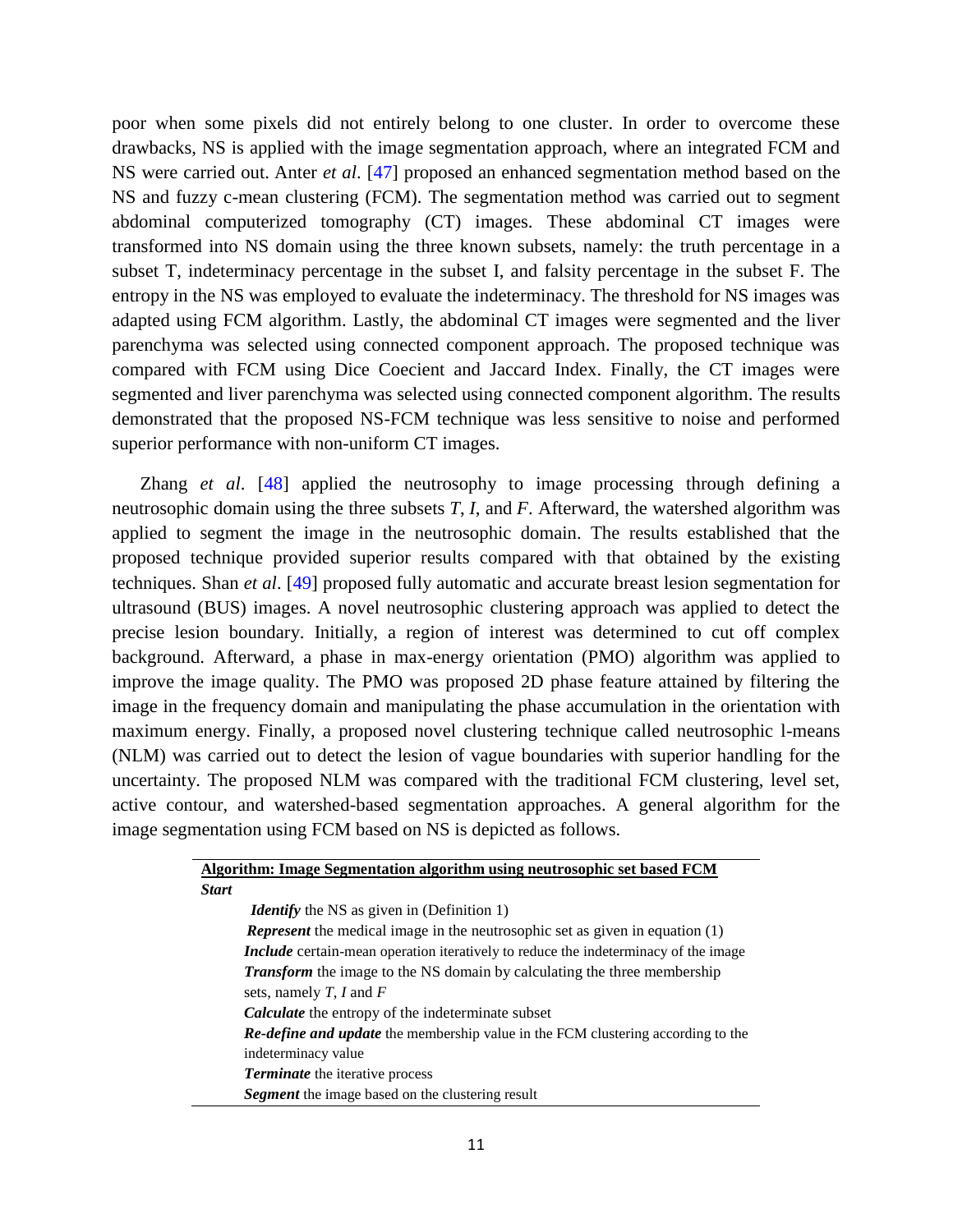*End*

## **3.5 Neutrosophic set for medical images classification**

Kraipeerapun *et al*. [50] proposed medical binary classification using ensemble neural networks (NN) based on bagging technique and interval neutrosophic sets (INS). In the ensemble, each component consisted of a pair of NN trained to predict the truth and false membership values' degree. The indeterminacy membership values were applied to represent and estimate the uncertainties in the prediction. An interval neutrosophic set formed by collecting the three membership values. The outputs of an ensemble were dynamically weighted and summed to combine and to classify the outputs from components in the ensemble. The offered method has been tested with three benchmarking UCI data sets, namely the pima, ionosphere, and liver. The proposed ensemble improved the classification performance compared to the simple majority vote and averaging approaches which were applied only to the truth membership value. The results depicted that the INS represented uncertainty information and supported the classification quite well.

Ju [51] proposed an integrated NS into a reformulated support vector machine (SVM) called NSVM classifier. Image categorization is an important yet challenging research topic in computer vision. The images were first segmented by a two-stage self-organizing map (HSOM) using texture and color features. Based on homogeneity properties, a novel method was proposed to select the training samples of the HSOM. By viewing an image as a bag of instances corresponding to the obtained regions from the segmented image, a diverse density SVM (DDSVM) framework was then carried out the image categorization problem. The categorization was then transformed to a classification problem. Afterward, the proposed N-SVM based on the NS was used as the classifier in the new bag space. The N-SVM treated the samples differently according to the weighting function, and it reduced the outliers' effects. The results established the effectiveness and validity of the proposed NS technique for the input samples of SVM based on the distances between the sample and the class centers. NS explored the training samples spatial distribution and can solve the outliers" problems when integrated into the reformulated SVM.

## **4. Neutrosophic set in medical diagnosis**

For accurate medical diagnosis, researchers are interested with developing new algorithms to handle the modalities variety output [52- 62]. Recently, a new trend is to use the NS approaches in the processing stages to achieve precise diagnoses from the captured images. The NS has a significant role compared to the classical logic (CL), where the logical variable in the CL is restricted to two values only, namely true  $(T)$  and false  $(F)$ , while the NS is considered an extension to the CL set by adding a third logical value, namely the indeterminate value to address the uncertainties. In a NS as described in section 2, every element *y* is represented as an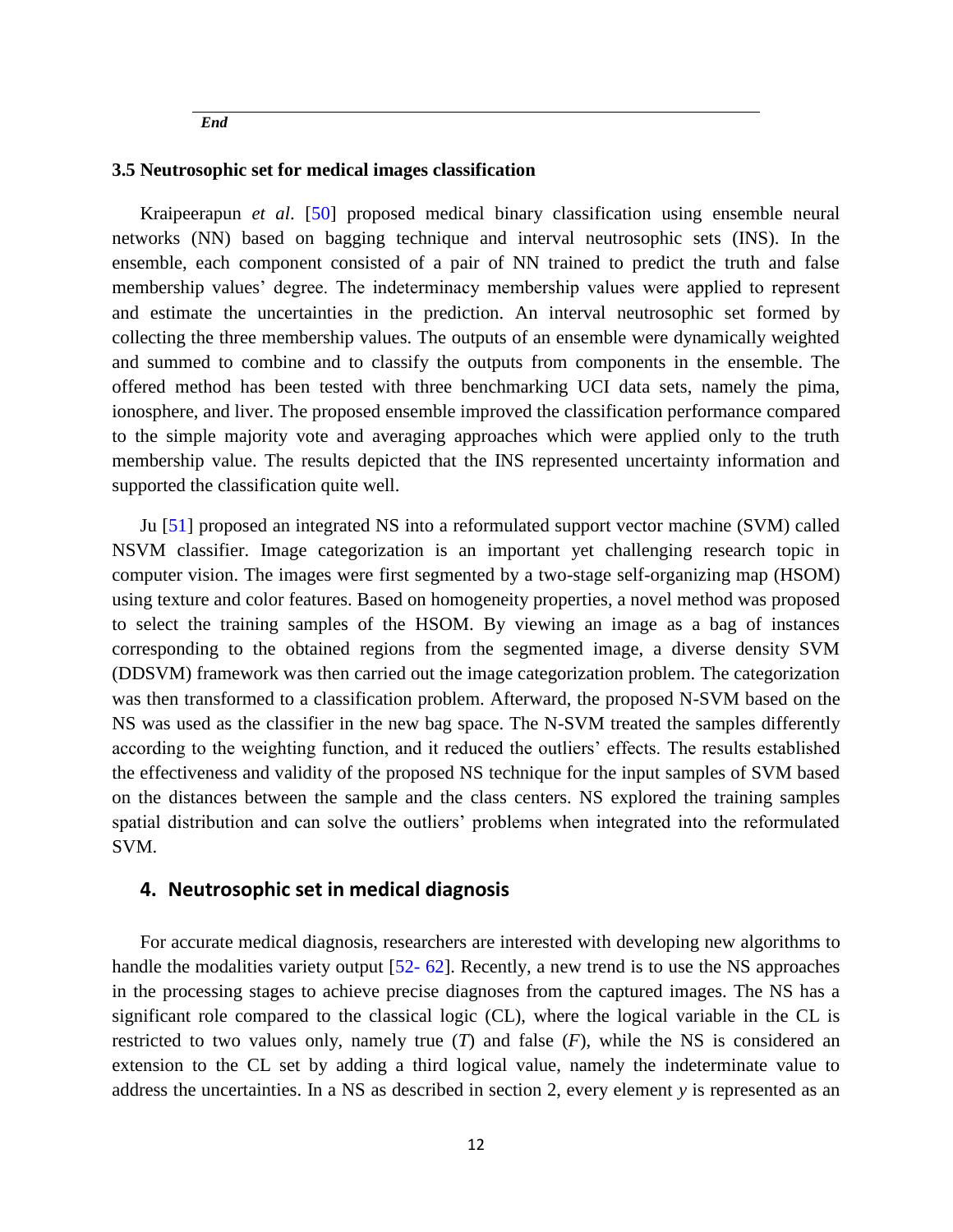ordered triplet  $x = (t, i, f)$ , where  $t, i$ , and  $f$  are the degree of truth, indeterminacy, and falseness, respectively to characterize the absolute true and absolute false sets, and *I* is for indeterminate or uncertain set. Consequently, one of the neutrosophy advantages is its ability to interpret true, false, and indeterminate set along with the neutrosophic operations such as the logical OR/AND operation that can be compliantly designed in order to reduce the indeterminacy of the whole set. Using this description along with the main framework stated in the preceding sections, several applications for the NS on different captured images from the different modalities were reported as follows for some of these studies. Furthermore, many other works using different modalities for different organs, and diseases may be found that includes NS in the medical image processing phases.

#### **4.1 Neutrosophic set in medical diagnosis for computed tomography images**

Computed tomography (CT) devices are non-invasive, accurate and fast automatic imaging modality that assists pathologists to investigate the internal organs giving detailed cross sectioned view of internal tissues. Jayanthi [63] discussed the possibility of different segmenting techniques for liver from the abdominal CT imaging to detect and classify liver regions. Different segmentation algorithms such as the label connected, seeded region growing, and NS with thresholding were compared. For liver segmentation from abdominal CT images, Sayed *et al*. [64] proposed a hybrid segmentation technique based on modified Watershed procedure and Neutrosophic logics. After the pre-processing phase, the CT image was transformed to Neutrosophic domain for further post-processing phase. The histogram equalization and median filter were applied in the pre-processing phase to enhance the intensity and contrast values as well as to remove the noise through the three membership sets. Finally, a mathematical morphology and modified watershed procedures were used to enhance the attained truth image formed from the previous phase and to extract liver from the CT images. The experimental results established accuracy of 95%.

In several image analysis applications, Lung segmentation is the main process for lung abnormalities/ diseases in the thoracic CT. Previous works have been done for lung segmentation based on the morphological operations (EMM) and the expectation-maximization (EM) analysis in CT pulmonary angiography (CTPA). Nonetheless, due to the large variations in pathology, it was complex to extract the lung regions precisely in the thoracic CT images, especially if the lung parenchyma contains widespread lung diseases. Consequently, several studies have been conducted to develop novel techniques for accurate lung segmentation, including affected lung with many diseases.

Guo *et al*. [65] proposed an iterative neutrosophic lung segmentation (INLS) scheme to develop the EMM segmentation using the anatomic features of the lungs and ribs. The ribs were extracted using three-dimensional hierarchical EM segmentation. In addition, the ribcage features were constructed using morphological operations. Initially, the EMM segmentation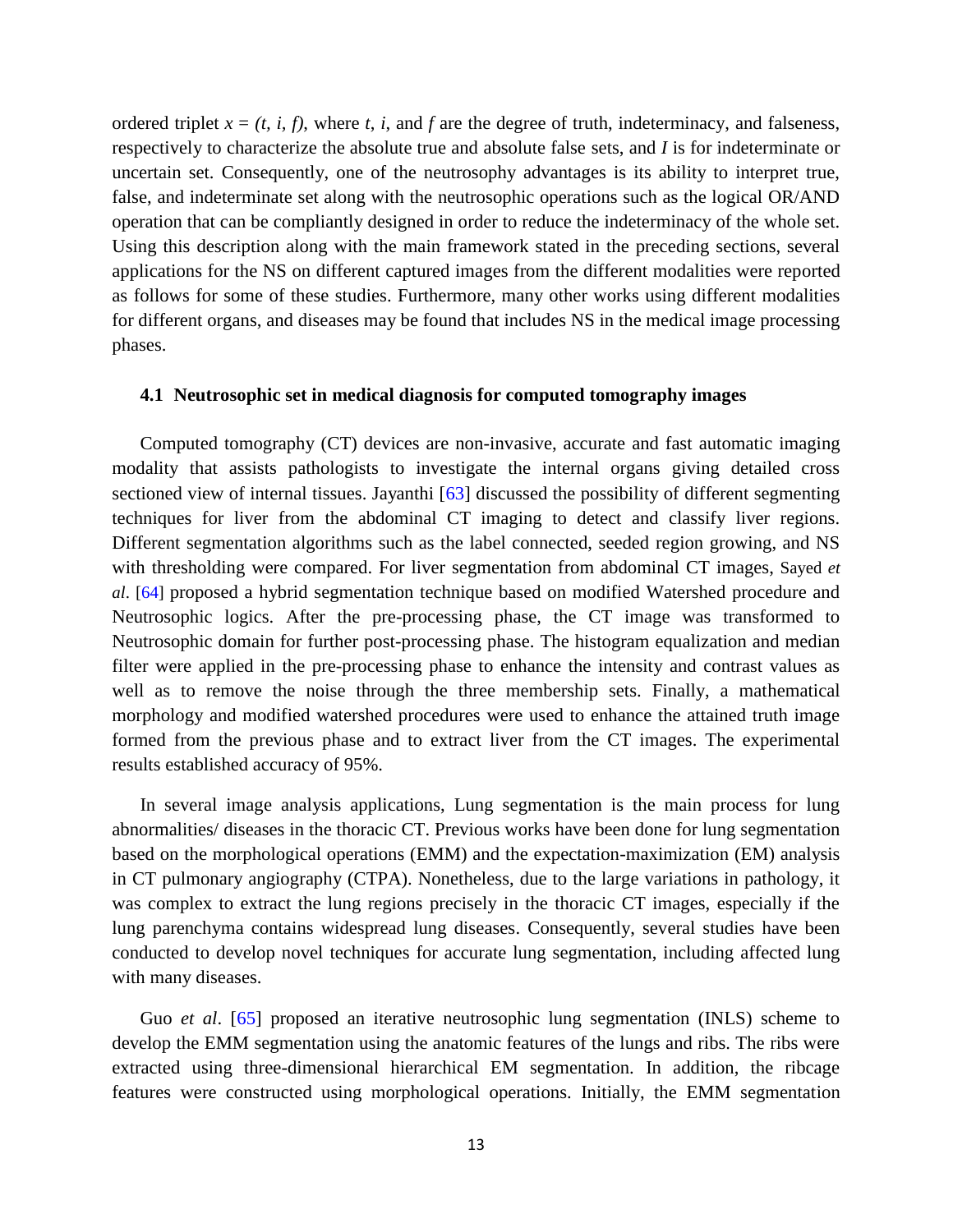based on the anatomic features was distinguished using the INLS to determine the final lung regions. During the INLS technique, the anatomic features were mapped into a neutrosophic domain. Afterward, in order to refine the ILRs, the neutrosophic operation was executed iteratively. Relative to reference standard images, several metrics were used to evaluate the proposed approach, including the percentage overlap area (POA), the average distance (AvgDist), and the Hausdorff distance (Hdist) of the lung boundaries. The experimental results established that the proposed technique has larger POAs and smaller distance errors compared to the EMM method. Furthermore, the INLS identified the affected lung boundaries cases. The results proved that both the EMM and the INLS methods segmented the lung without diseases more accurately compared to the cases with lung diseases. However, the INLS technique achieved better performance than the EMM in both without/with lung disease cases. Thus, the proposed new INLS technique using the anatomic features of the lung and rib improved the lung segmentation accuracy. Chawla *et al*. [66] proposed an effective method for CT images denoising to remove the Additive white Gaussian Noise (AWGN) and to improve the images quality. The proposed work was comprised of three steps including i) pre-processing for the CT images which are affected by the AWGN noise, ii) transform the images using multi-wavelet transformation, and iii) in the training step the obtained multi-wavelet coefficients were given as input to the Adaptive Neuro-Fuzzy Inference System (ANFIS) to enhance the CT images quality of thresholding. Afterward, the image was reconstructed.

### **4.2 Neutrosophic set in medical diagnosis for magnetic resonance images**

One of the most effective modality for medical imaging is the magnetic resonance imaging (MRI). It scanners the body part using radio waves and magnetic fields in order to produce images internal parts of the body. Several studies were conducted on the MRI images to develop algorithms and techniques for medical image processing. Recently, researchers are directed to involve NS for developing such techniques.

Mohan *et al*. [67] proposed a NS approach of MRI for de-noising. The NS technique of median filter was applied to reduce the Rician noise in the MR images. A validation based on structural similarity such as quality index based on local variance (QILV) and structural similarity index (SSIM) were carries out. The diagnostic and visual quality of the de-noised image was well preserved. The filter performance is compared with the non-local mean filter (NLM) and median filter. Elnazer *et al*. [68] proposed a developed segmentation technique based on NS and Modified Non local Fuzzy c-mean clustering (NLFCM). Brain tumor MRI images were transformed into the NS domain. The NS was described using three subsets namely; the percentage of truth (T%), the percentage of indeterminacy (I%) , and the percentage of falsity (F%). In addition, the entropy in NS was measured to evaluate the indeterminacy. Afterward, the image was adapted using Modified Non-local Fuzzy C-mean algorithm (MNLFCM) for final brain tumor images" segmentation. The tumor was selected using Modified Level Sets (MLS). The proposed technique was compared with studies using Dice Coefficient and Jaccard Index.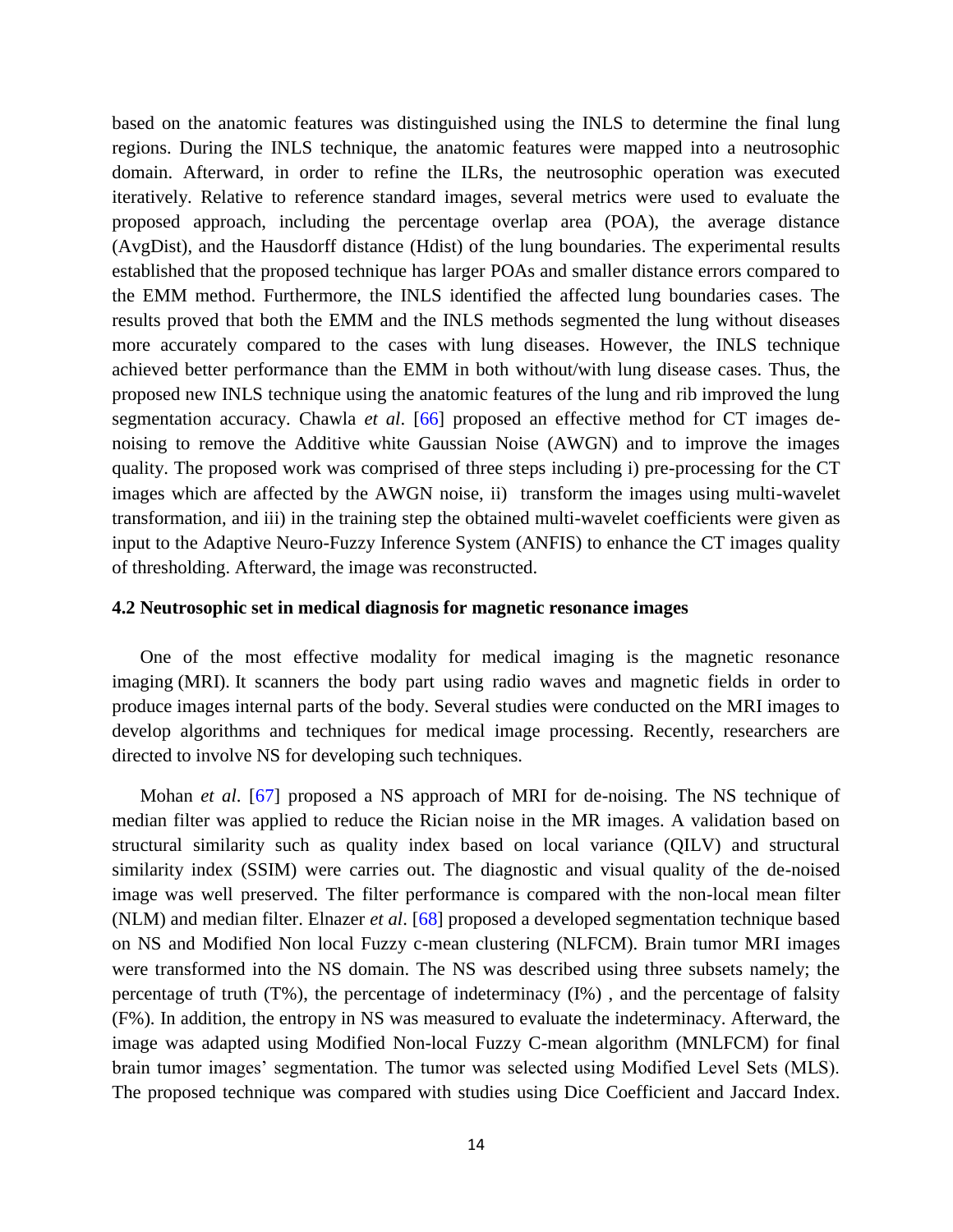The results proved that the proposed technique was less sensitive to noise and performed superior performance on MRI brain images, where 100% detection rate was achieved by the proposed method in all 34 cases with average of high specificity (99. 26%), high dice (99.37%) and, modified Hausdroff distance (1.302) and lower missing rate (0.52).

#### **4.3 Neutrosophic set in medical diagnosis for ultrasound images**

 Other studies used the NS for enhancing the image processing steps for captured images from different modalities. Zhang *et al*. [69] were concerned with ultrasound for breast cancer diagnosis. The authors employed the Neutrosophy, which extend fuzzy logic and are the basis of neutrosophic logic, neutrosophic set theory, neutrosophic probability theory, and neutrosophic statistics. The Neutrosophy is the origin, nature, and scope of neutralities and their relations with different ideational spectra. The authors developed the neutrosophy to fully automate an algorithm for BUS (breast ultrasound) image segmentation. The results established that the proposed technique was effective, accurate, and robust. Shan *et al*. [70] developed a new fully automatic technique for BUS images segmentation using a novel neutrosophic clustering method to detect the accurate lesion boundary. First, a ROI (region of interest) was determined to cut off complex background. Afterward, in order to improve the image quality, an enhancement process based on the phase in max-energy orientation (PMO) was developed. Finally, the authors suggested a new clustering method called neutrosophic l-means (NLM) to detect the lesion boundary. The NLM was applied to segment the images with vague boundaries, and to deal the uncertainty. The proposed method was compared with the traditional level set, active contour, fuzzy c-means clustering, and watershed-based segmentation approaches. The results established that the proposed technique generated the most similar boundaries to the radiologist's manual delineations with 92.4%TP rate, 7.2%FP rate, and 86.3%similarity rate; and 4.8 pixels of the mean absolute distance with effective processing 9.8 s per image average speed. In addition, the sensitivity analysis proved the robustness of the proposed technique.

## **5. Discussion, challenges and future perspectives for medical image processing using neutrosophic set**

From the preceding studies it is established that NS has an imperative role in medical image processing tasks with potential applications of NS in decision making and other processed [71- 78]. To be more specific, NS is applied for image de-noising, image thersholding, image clustering image segmentation and image classification in several domains including the medical image processing applications. However, there is no studies were conducted to use the NS in image registration, image compression, and/or image restoration. Consequently, it is recommended to use the NS approaches in such tasks compared to the existing techniques. In addition, it is observed that the most clustering technique that can be integrated with the NS to reduce the uncertainty is the FCM for clustering. Thus, it is recommended to integrate the NS with other clustering techniques.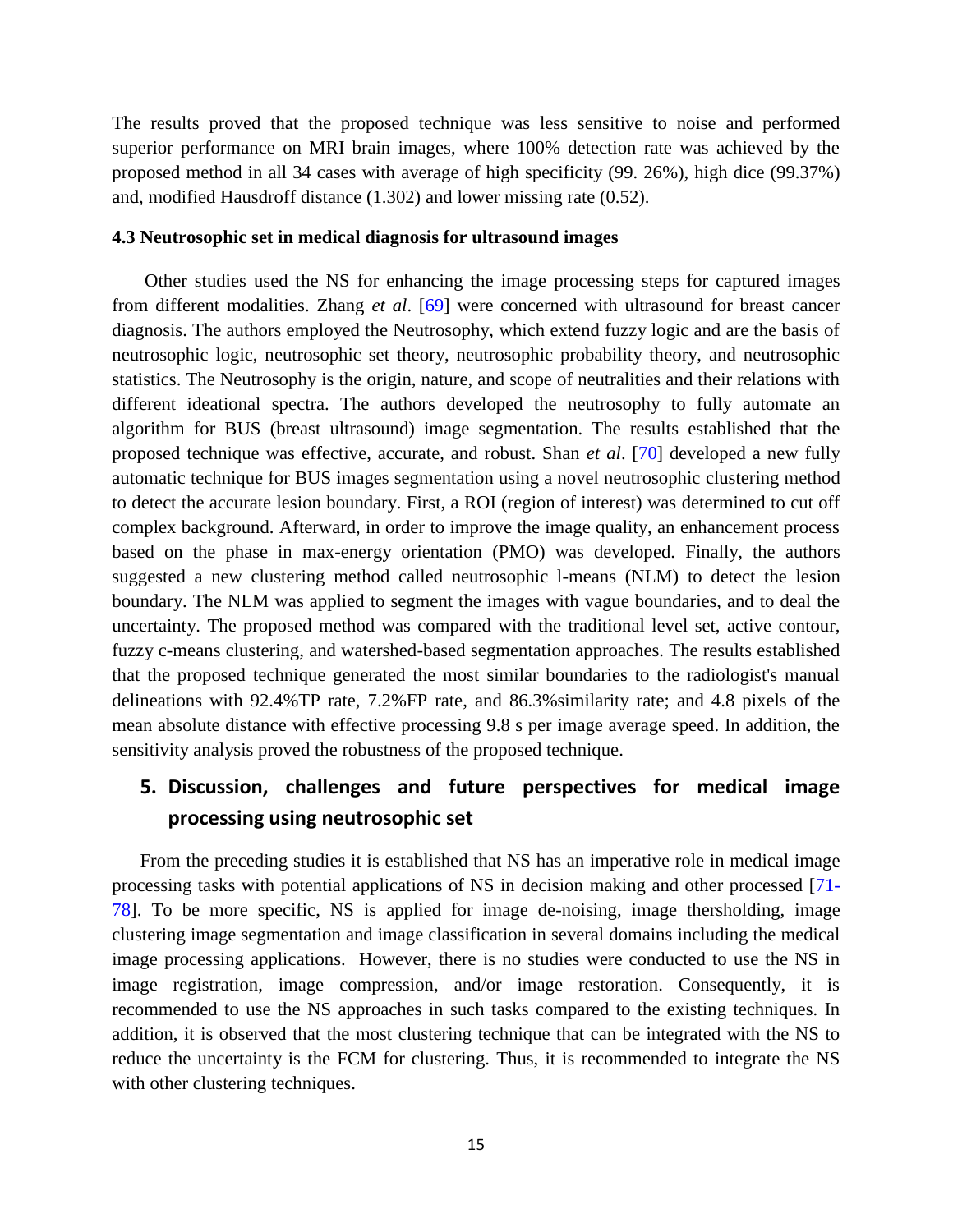Furthermore, since medical imaging diagnosis systems are based mainly on the relationship between patients and diseases by considering diseases and symptoms as well as symptoms and patients. However, this is not always applied correctly as these are sometimes missing, for example ignoring the patient diagnosis's history is another drawback. Thus, previous studies depend on the de-neutrosophication process, correlation coefficients, similarity measures, and distance measure operations have been considered in the medical diagnosis problem, which requires more analysis and study. Furthermore, a hybrid structure based on NS can be proposed for accurate medical diagnosis to handle the NS limitations concerning missing information and historic diagnosis of the medical patient.

In addition, since there is some shortcomings of the cross entropy between Single Valued Neutrosophic Sets (SVNSs) when handling decision-making problems. Thus, Ye [52] proposed an improved cross entropy measure of SVNSs and investigated its properties. The author extended the SVNS to a cross entropy measure between interval neutrosophic sets (INSs). Moreover, the cross entropy measures were carried out for multicriteria decision making problems with interval neutrosophic information and single valued neutrosophic information. The decision-making approaches using the suggested cross entropy measures can competently deal with decision making problems with indeterminate, incomplete and inconsistent medical information. In the future, several classification techniques using NS can be applied to the problem of multiclass classification.

Generally speaking, it is clear that medical image segmentation is the task that used NS in several medical applications. Moreover, form the proposed algorithms it is noticeable that there are common framework steps for all image processing when using the NS, which are:

| <b>Start</b>                                                                                    |  |  |  |  |
|-------------------------------------------------------------------------------------------------|--|--|--|--|
| <i>Identify</i> the NS as given in (Definition 1)                                               |  |  |  |  |
| <b>Represent</b> the medical image in the neutrosophic set as given in equation (1)             |  |  |  |  |
| <b>Transform</b> the image to the NS domain by calculating the three membership sets, namely T, |  |  |  |  |
| I and $F$                                                                                       |  |  |  |  |
| <b>Calculate</b> the entropy of the indeterminate subset                                        |  |  |  |  |
| .                                                                                               |  |  |  |  |
| .                                                                                               |  |  |  |  |
| End                                                                                             |  |  |  |  |

Afterward, based on the involved medical image processing technique, the algorithm is completed. Lately, numerous theories have been investigated to deal with imprecision, uncertainty and vagueness. Consequently, the refined neutrosophic set, where *T*, *I*, *F* are refined/split in *n* subcomponents [79] is recommended in biomedical imaging. Generally, the neutrosophic refined sets have several definitions including convex, intersection, union, and strongly convex to handle the inconsistent/indeterminate information. In addition, it is recommended to refer to the following studies [80-95] on the neutrosophic sets as well as fuzzy logic that can be applied in different medical and other applications in several domains.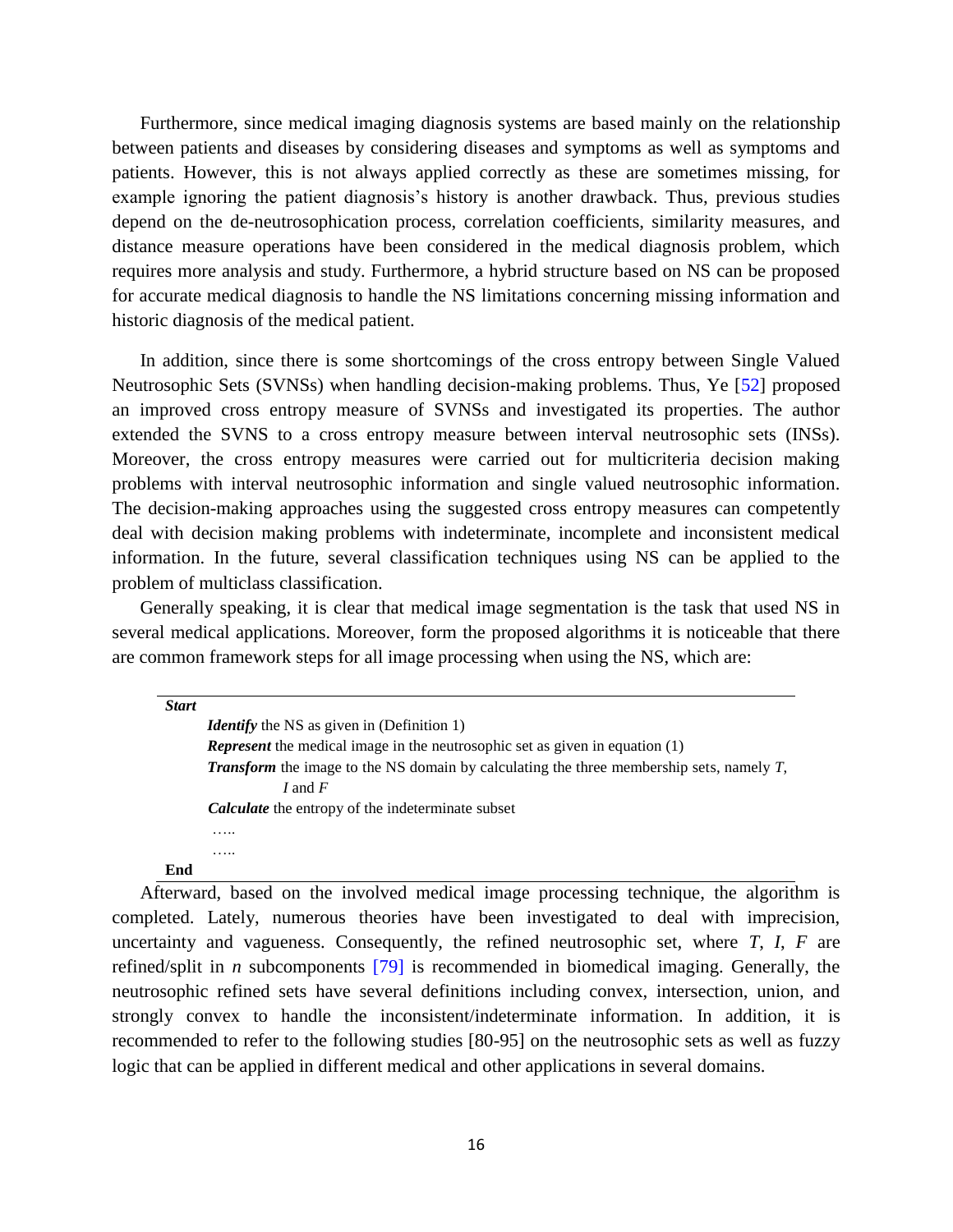## **6. Conclusion**

Many real life decision making problems involve impreciseness, uncertainty, vagueness, inconsistent, incompleteness, and indeterminacy, thus NS and logic are gaining significant attention to solve such problems. Neutrosophic refers to the development and applications of the neutrosophic- set, logic, measure, and probability. The importance of the current work lies in assisting researchers and interested scientists with the NS applications in the medical image processing domain. Extensive definitions for the NS model and applications were introduced.

A general framework was introduced for image processing using NS, where the NS is initially represented using the three main components, namely: *T*, *I*, and *F* denoting the degree of truth, indeterminacy, and falseness; respectively. Afterward, the medical image is to be represented in the neutrosophic set domain. This transformation is performed by calculating the three membership sets. Then, the entropy of indeterminate subset is calculated. In order to attain superior performance for the medical image process under concern, the value of indeterminate subset is to be minimized.

Typically, the NS has an imperative role in medical images segmentation, de-noising, and clustering. However, for classification, restoration and registration there is no reported work for using NS with such tasks without any clear reason. Thus, researchers are recommended to use NS with such processes with comparative studies.

## **References**

- [1] Smarandache, F., Collected Papers, Vol. I, Ed. Tempus, Bucharest, (1996) pp. 1-302 (first edition); (2007), pp. 1-227 (second edition).
- [2] Feller, William. An introduction to probability theory and its applications: volume I. Vol. 3. London-New York-Sydney-Toronto: John Wiley & Sons, 1968.
- [3] Zimmermann, H-J. "Fuzzy set theory" Wiley Interdisciplinary Reviews: Computational Statistics 2, no. 3 (2010): 317-332.
- [4] Deschrijver, Glad, and Etienne E. Kerre. "On the relationship between some extensions of fuzzy set theory" Fuzzy sets and systems vol. 133, no. 2 (2003): 227-235.
- [5] Wang, Haibin, Florentin Smarandache, Rajshekhar Sunderraman, and Yan-Qing Zhang. Interval Neutrosophic Sets and Logic: Theory and Applications in Computing: Theory and Applications in Computing. vol 5. Infinite Study, 2005.
- [6] Smarandache, F. A Unifying Field in Logics Neutrosophic Logic. Neutrosophy,Neutrosophic Set, Neutrosophic Probability. American Research Press, 2003.
- [7] Zhang, M., Zhang, L., and Cheng, H.D. A neutrosophic approach to image segmentation based on watershed method. Signal Processing vol. 5, no. 90 (2010), pp.1510-1517.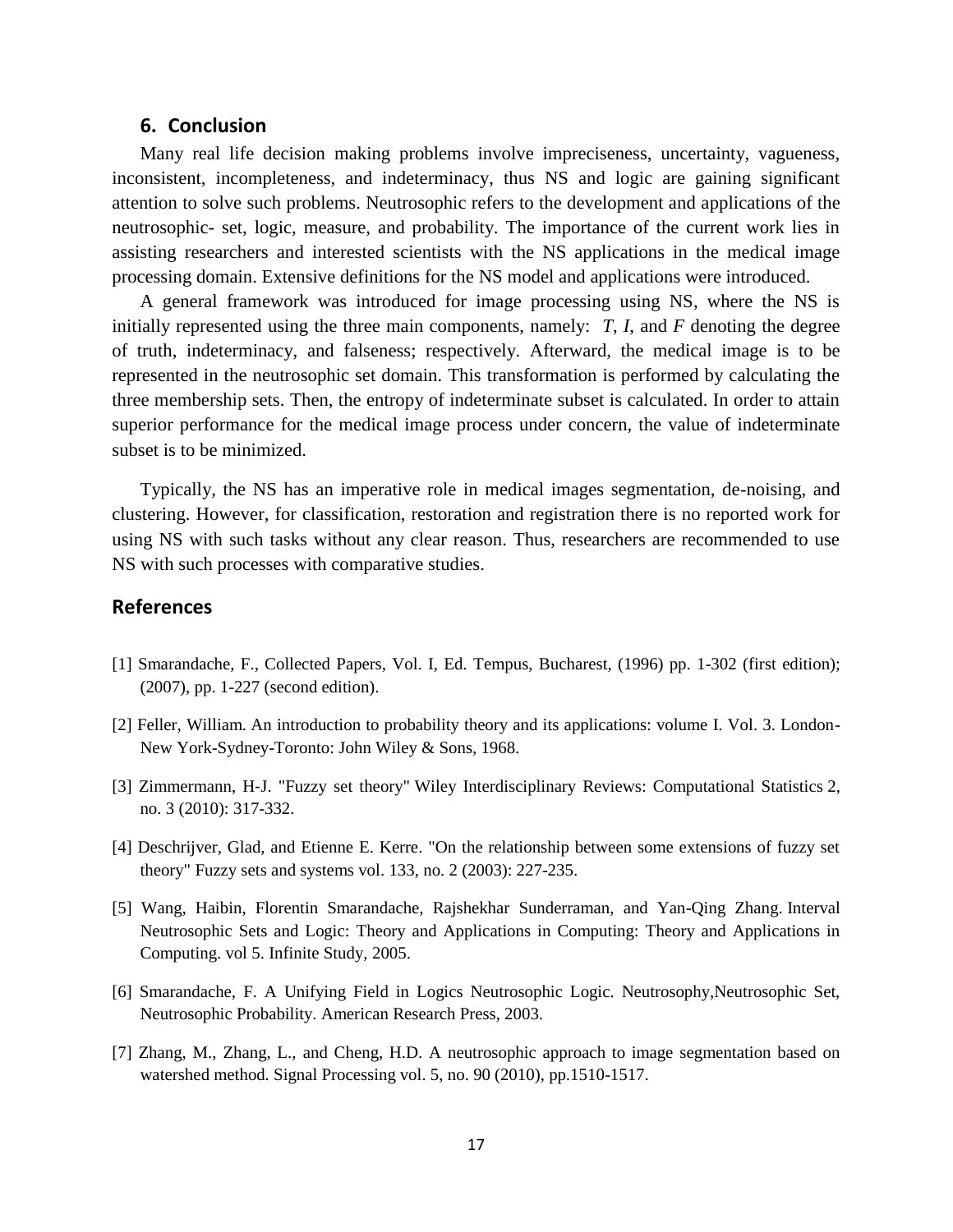- [8] Smarandache, F., Neutrosophy. Neutrosophic Probability, Set, and Logic, ProQuest Information & Learning, Ann Arbor, Michigan, USA, (1998), pp.1-15 (First edition).
- [9] Kala, R., Janghel, R. R., Tiwari, R., Shukla, A., Diagnosis of breast cancer by modular evolutionary neural networks, Int. J. Biomed. Eng. Technol. vol.27, no. 2 (2011) 194–211.
- [10] Tan, K. C., Yu, Q., Heng, C. M., Lee, T. H., Evolutionary computing for knowledge discovery in medical diagnosis, Artif. Intell. Med. vol.27, no. 2 (2003) 129–154.
- [11] Parthiban, L., Subramanian, R., Intelligent heart disease prediction system using CANFIS and genetic algorithm, Int. J. Biol. Biomed. Med. Sci. vol.3, no.3 (2008) 157–160
- [12] K.-P. Adlassnig, "A fuzzy logical model of comp uterassisted medical diagnosis," Meth. Inf. Med., vol. 19, pp.141–148, 1998.
- [13] J. Wainer and S. Sandr i, "Fuzzy temp oral/categorical information in diagnosis," J. Intell. Inf. Syst., vol. 13, no.1–2, pp. 9–26, 1996.
- [14] J.F. Hurdle, Leightweight fuzzy processes in clinical computing, Artif. Intell. Med. 11 (1997) 55–73.
- [15] Ye, J., Improved cosine similarity measures of simplified neutrosophic sets for medical diagnoses, Artificial Intelligence in Medicine, vol. 63 (2015) 171–179
- [16] Ye, J., Multicriteria decision-making method using the correlation coefficient under single-valued neutrosophic environment, International Journal of General Systems, vol.42, no.4 (2013) 386-394.
- [17] Ye, S., Fu, J., and Ye, J., Medical Diagnosis Using Distance-Based Similarity Measures of Single Valued Neutrosophic Multisets, Neutrosophic Sets and Systems, Vol. 07, (2015), 47-54.
- [18] Ye, S., Ye, J., Dice Similarity Measure between Single Valued Neutrosophic Multisets and Its Application in Medical Diagnosis, Neutrosophic Sets and Systems, vol. 6, (2014) 48–53
- [19] Ye, J., and Fu, J., Multi-period medical diagnosis method using a single valued neutrosophic similarity measure based on tangent function, Computer Methods and Programs in Biomedicine, Available online 14 October 2015, doi:10.1016/j.cmpb.2015.10.002
- [20] Ye J., Vector similarity measures of simplified neutrosophic sets and their application in multicriteria decision making. Int J Fuzzy Syst vol.16, no.2 (2014) 204–11.
- [21] Ye, J., Trapezoidal neutrosophic set and its application to multiple attribute decision-making, Neural Computing and Applicationsvol. 26, no. 5 (2015) 1157-1166
- [22] F. Smarandache, A Unifying Field in Logics Neutrosophic Logic. Neutrosophy,Neutrosophic Set, Neutrosophic Probability, third ed: American Research Press, 2003.
- [23] L. A. Zadeh, "Fuzzy sets," Inform and control, vol. 8, pp. 338-353, 1965.
- [24] I. Turksen, "Interval valued fuzzy sets based on normal forms," Fuzzy Sets and Systems, vol. 20, pp. 191-210,1986.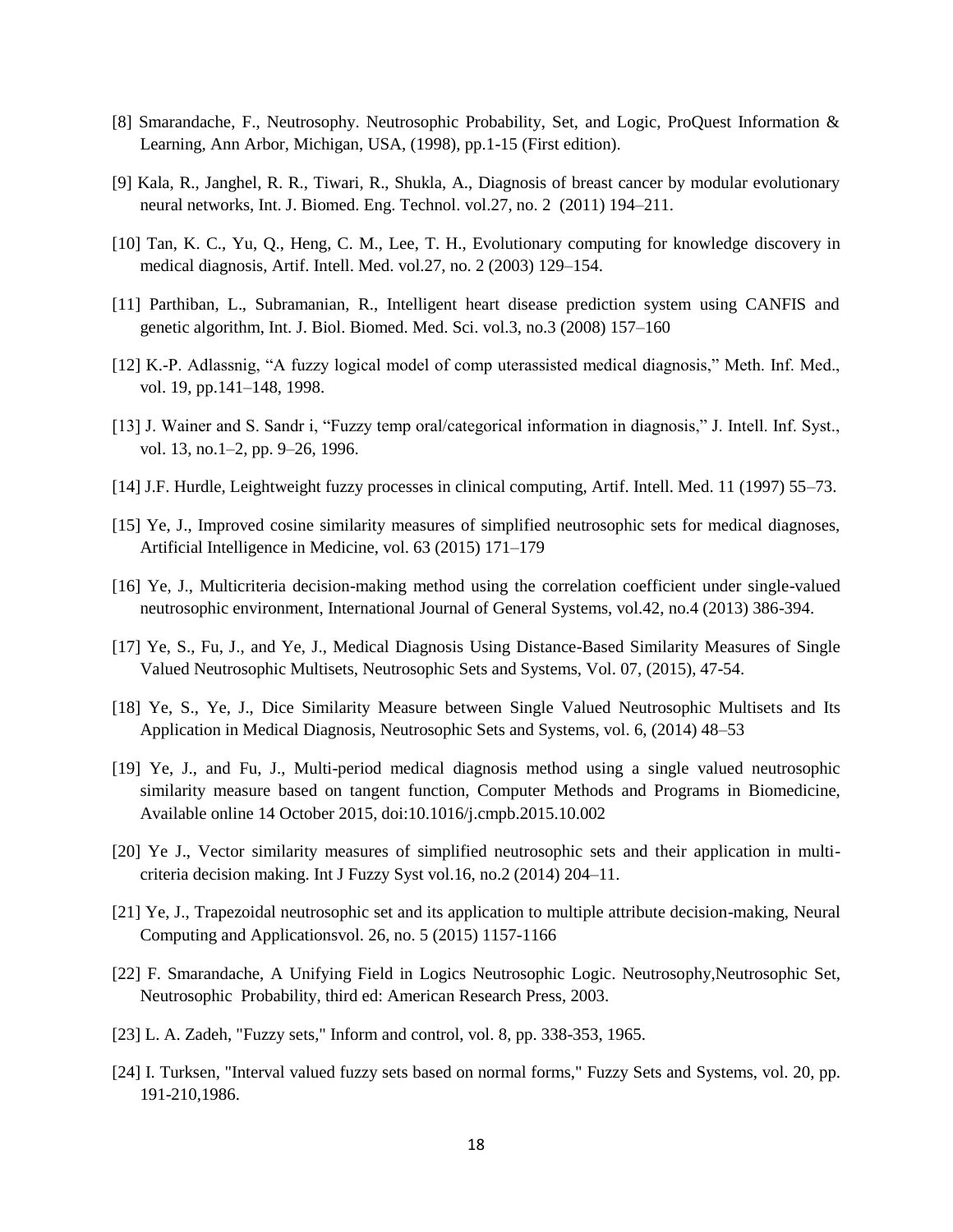- [25] K. Atanassov, "Intuitionistic fuzzy sets," Fuzzy Sets and Systems, vol. 20, pp. 87-96, 1986.
- [26] K. Atanassov, "More on intuitionistic fuzzy sets," Fuzzy Sets and Systems, vol. 33, pp. 37-46, 1989.
- [27] Guo, Yanhui, H. D. Cheng, and Yingtao Zhang. "A new neutrosophic approach to image denoising." New Mathematics and Natural Computation vol. 5, no. 03 (2009) 653-662.
- [28] Y. Guo, H.D. Cheng, "A New Neutrosophic Approach to Image Segmentation", Pattern Recognition, vol. 42 (2009) 587-595, Oct. 2009.
- [29] Mohan, J., V. Krishnaveni, and Yanhui Guo. "A new neutrosophic approach of Wiener filtering for MRI denoising." Measurement Science Review 13, no. 4 (2013): 177-186.
- [30] Y. Guo, H. D. Cheng and Y. Zhang, "A New Neutrosophic approach to Image Denoising," New Mathemetics and Natural Computation, vol. 5, no. 3, pp. 653-662, 2009.
- [31] Ye, J. (2014). A multicriteria decision-making method using aggregation operators for simplified neutrosophic sets. Journal of Intelligent & Fuzzy Systems, vol.26, no.5, (2014) pp. 2459-2466.
- [32] Y. Guo, and H. D. Cheng, "New Neutrosophic approach to image segmentation," Pattern Recognition, vol. 42, no. 5, pp. 587-595, May, 2009.
- [33] M. Zhang, L. Zhang, H. D. Cheng, "A Neutrosophic approach to image segmentation based on Watershed method," Signal Processing, vol. 90, no. 5, pp.1510-1517, May 2010.
- [34] Broumi, S., and Smarandache, S., Extended Hausdorff Distance and Similarity measure of Refined Neutrosophic Sets and their Application in Medical Diagnosis, Journal of New Theory, Vol. 1, issue 7, (2015), 64-78.
- [35] Pramanik, S., and Mondal, K., Cosine Similarity Measure of Rough Neutrosophic Sets and Its Application in Medical Diagnosis, Global Journal of Advanced Research 01/2015; 2 (1), 212-220.
- [36] Guo, Y., Zhou, C., Chan, H. P,. Aamer Chughtai, Jun Wei, Lubomir M. Hadjiiski, and Ella A. Kazerooni, Automated iterative neutrosophic lung segmentation for image analysis in thoracic computed tomography, Med Phys. 2013 Aug; 40(8)
- [37] Akhtar, N., Agarwal, N., Burjwal, A., K-mean algorithm for Image Segmentation using Neutrosophy, International Conference on Advances in Computing, Communications and Informatics (ICACCI, 2014), 2417–2421, IEEE Xplore
- [38] Broumi, S., Deli, I,. Smarandache, F,. N-Valued Interval Neutrosophic Sets and Their Application in Medical Diagnosis, Critical Review; 2015, Vol. 10, p45
- [39] Zhang, M., Zhang, L., Cheng, H., Segmentation of ultrasound breast images based on a neutrosophic method, Opt. Eng. 49(11) 117001, (2010)
- [40] Faraji, M.R. and Qi, X., 2013, July. An effective neutrosophic set-based preprocessing method for face recognition. In Multimedia and Expo Workshops (ICMEW), 2013 IEEE International Conference on (pp. 1-4). IEEE.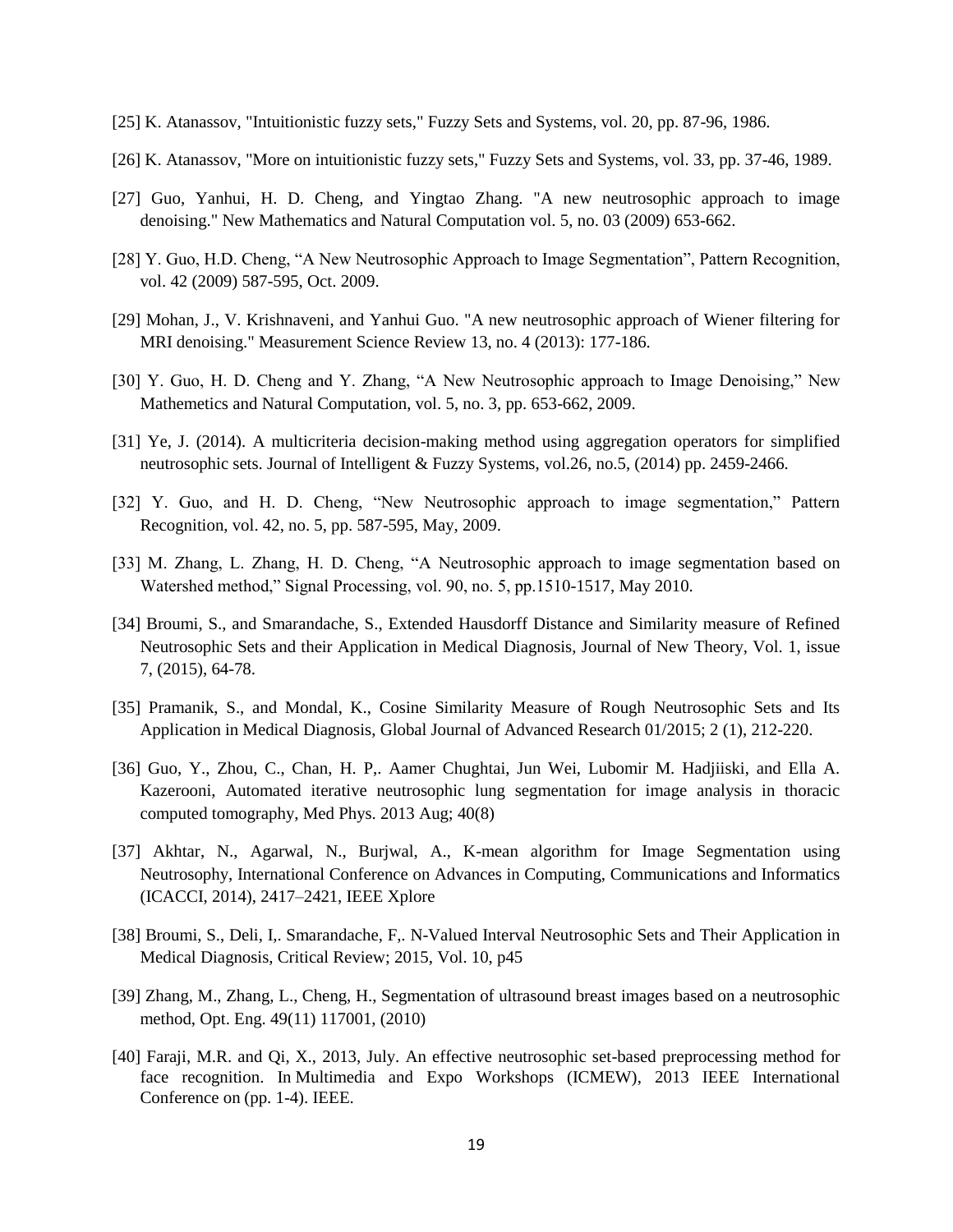- [41] Mohan, J., Yanhui Guo, V. Krishnaveni, and Kanchana Jeganathan. "MRI denoising based on neutrosophic wiener filtering." In 2012 IEEE International Conference on Imaging Systems and Techniques Proceedings, pp. 327-331. IEEE, 2012.
- [42] Mohan, J., V. Krishnaveni, and Yanhui Guo. "MRI denoising using nonlocal neutrosophic set approach of Wiener filtering." Biomedical Signal Processing and Control 8, no. 6 (2013): 779-791.
- [43] Guo, Yanhui, and Abdulkadir Sengur. "NCM: Neutrosophic c-means clustering algorithm." Pattern Recognition 48, no. 8 (2015): 2710-2724.
- [44] Yu, Bo, Zheng Niu, and Li Wang. "Mean shift based clustering of neutrosophic domain for unsupervised constructions detection." Optik-International Journal for Light and Electron Optics 124, no. 21 (2013): 4697-4706.
- [45] Guo, Yanhui, Abdulkadir Şengür, and Jun Ye. "A novel image thresholding algorithm based on neutrosophic similarity score." Measurement 58 (2014): 175-186.
- [46] Cheng, Heng-Da, and Yanhui Guo. "A new neutrosophic approach to image thresholding." New Mathematics and Natural Computation 4, no. 03 (2008): 291-308.
- [47] Anter, Ahmed M., Aboul Ella Hassanien, Mohamed A. Abu ElSoud, and Mohamed F. Tolba. "Neutrosophic sets and fuzzy c-means clustering for improving ct liver image segmentation." In Proceedings of the Fifth International Conference on Innovations in Bio-Inspired Computing and Applications IBICA 2014, pp. 193-203. Springer International Publishing, 2014.
- [48] Zhang, Ming, Ling Zhang, and H. D. Cheng. "A neutrosophic approach to image segmentation based on watershed method." Signal Processing 90, no. 5 (2010): 1510-1517.
- [49] Shan, Juan, H. D. Cheng, and Yuxuan Wang. "A novel segmentation method for breast ultrasound images based on neutrosophic l-means clustering." Medical physics 39, no. 9 (2012): 5669-5682.
- [50] Kraipeerapun, Pawalai, Chun Che Fung, and Kok Wai Wong. "Ensemble Neural Networks Using Interval Neutrosophic Sets and Bagging." In Third International Conference on Natural Computation (ICNC 2007), vol. 1, pp. 386-390. IEEE, 2007.
- [51] Ju, Wen. "Novel Application of Neutrosophic Logic in Classifiers Evaluated under Region-Based Image Categorization System." PhD diss., Utah State University, 2011.
- [52] Ye, Jun. "Improved Cross Entropy Measures of Single Valued Neutrosophic Sets and Interval Neutrosophic Sets and Their Multicriteria Decision Making Methods." Cybernetics and Information Technologies 15, no. 4 (2015): 13-26.
- [53] Fadlallah, Sahar A., Amira S. Ashour, and Nilanjan Dey. "Advanced Titanium Surfaces and Its Alloys for Orthopedic and Dental Applications Based on Digital SEM Imaging Analysis." Advanced Surface Engineering Materials: 517-560.
- [54] Saba, L., Dey, N., Ashour, A.S., Samanta, S., Nath, S.S., Chakraborty, S., Sanches, J., Kumar, D., Marinho, R. and Suri, J.S., 2016. Automated stratification of liver disease in ultrasound: An online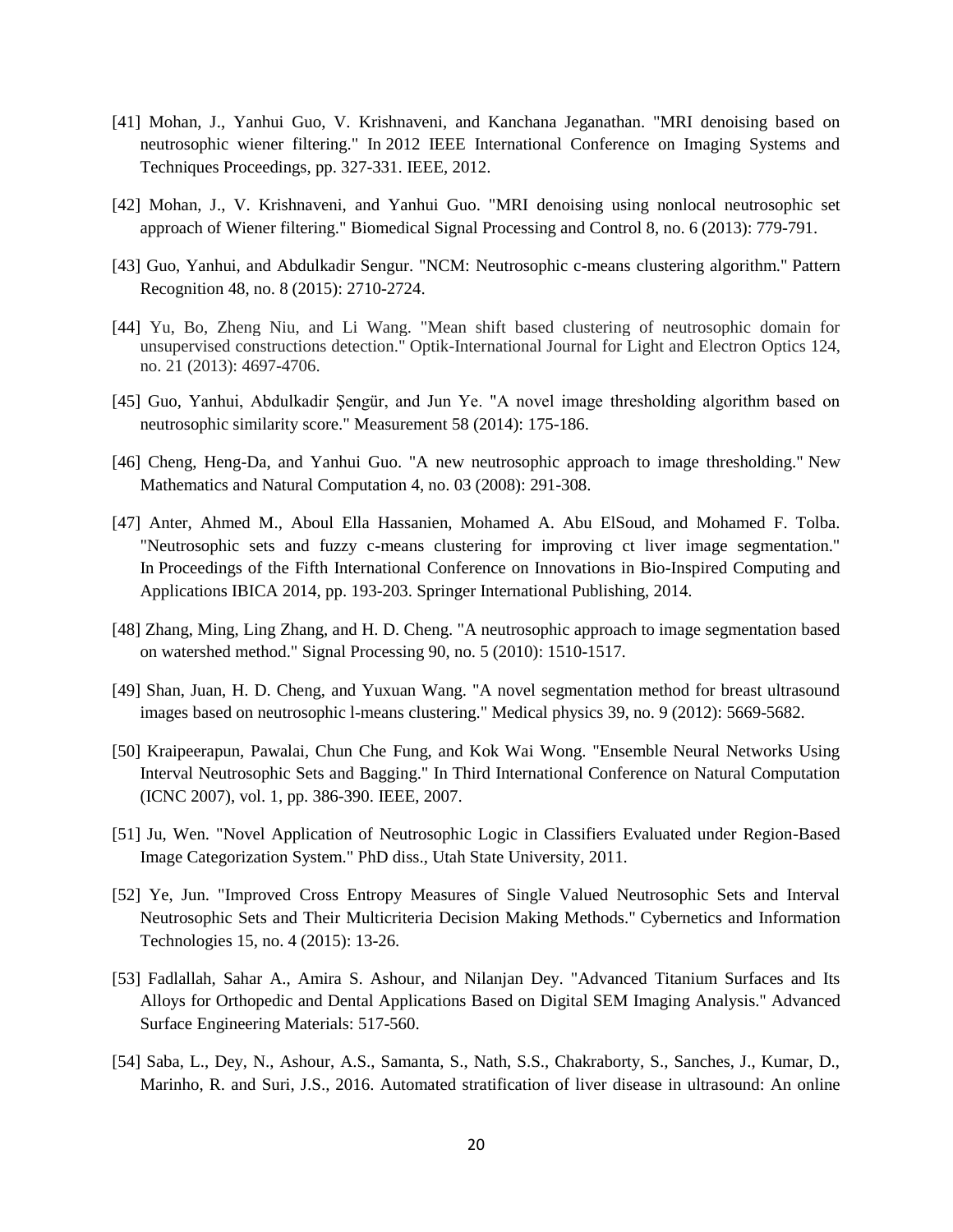accurate feature classification paradigm. Computer methods and programs in biomedicine, 130, pp.118-134.

- [55] Kotyk, Taras, Nilanjan Dey, Amira S. Ashour, Dana Balas-Timar, Sayan Chakraborty, Ahmed S. Ashour, and João Manuel RS Tavares. "Measurement of glomerulus diameter and Bowman's space width of renal albino rats." Computer methods and programs in biomedicine 126 (2016): 143-153.
- [56] Ahmed, Sk Saddam, Nilanjan Dey, Amira S. Ashour, Dimitra Sifaki-Pistolla, Dana Bălas-Timar, Valentina E. Balas, and João Manuel RS Tavares. "Effect of fuzzy partitioning in Crohn"s disease classification: a neuro-fuzzy-based approach." Medical & biological engineering & computing (2016): 1-15.
- [57] Wang, Dan, Ting He, Zairan Li, Luying Cao, Nilanjan Dey, Amira S. Ashour, Valentina E. Balas et al. "Image feature-based affective retrieval employing improved parameter and structure identification of adaptive neuro-fuzzy inference system." Neural Computing and Applications: 1-16.
- [58] Dey, Nilanjan, Anamitra Bardhan Roy, Moumita Pal, and Achintya Das. "FCM based blood vessel segmentation method for retinal images." arXiv preprint arXiv:1209.1181 (2012).
- [59] Dey, Nilanjan, Amira S. Ashour, Sayan Chakraborty, Sourav Samanta, Dimitra Sifaki-Pistolla, Ahmed S. Ashour, Dac-Nhuong Le, and Gia Nhu Nguyen. "Healthy and Unhealthy Rat Hippocampus Cells Classification: A Neural Based Automated System for Alzheimer Disease Classification." Journal of Advanced Microscopy Research 11, no. 1 (2016): 1-10.
- [60] Araki, T., N. Ikeda, Filippo Molinari, N. Dey, S. Acharjee, L. Saba, and J. S. Suri. "Link between automated coronary calcium volumes from intravascular ultrasound to automated carotid IMT from B-mode ultrasound in coronary artery disease population." International angiology: a journal of the International Union of Angiology 33, no. 4 (2014): 392-403.
- [61] Suri, Jasjit, Tadashi Araki, Nobutaka Ikeda, Nilanjan Dey, Sayan Chakraborty, Luca Saba, John Laird, and Andrew Nicolaides. "2083496 Real Time Four Different Image Registration Techniques in Temporal Intravascular Ultrasound (IVUS) Videos: Importance in Cardiovascular Interventional Ultrasound Procedures." Ultrasound in Medicine and Biology 41, no. 4 (2015): S72.
- [62] Suri, Jasjit, Nilanjan Dey, Soumyo Bose, Achintya Das, Sheli Sinha Chaudhuri, Luca Saba, Shoaib Shafique, and Andrew Nicolaides. "2084743 Diagnostic Preservation Of Atherosclerotic Ultrasound Video For Stroke Telemedicine In Watermarking Framework." Ultrasound in Medicine and Biology 41, no. 4 (2015): S133.
- [63] Jayanthi, M. "Comparative study of different techniques used for medical image segmentation of liver from abdominal CT scan." In Wireless Communications, Signal Processing and Networking (WiSPNET), International Conference on, pp. 1462-1465. IEEE, 2016.
- [64] Sayed, Gehad Ismail, Mona Abdelbaset Ali, Tarek Gaber, Aboul Ella Hassanien, and Vaclav Snasel. "A hybrid segmentation approach based on Neutrosophic sets and modified watershed: A case of abdominal CT Liver parenchyma." In 2015 11th International Computer Engineering Conference (ICENCO), pp. 144-149. IEEE, 2015.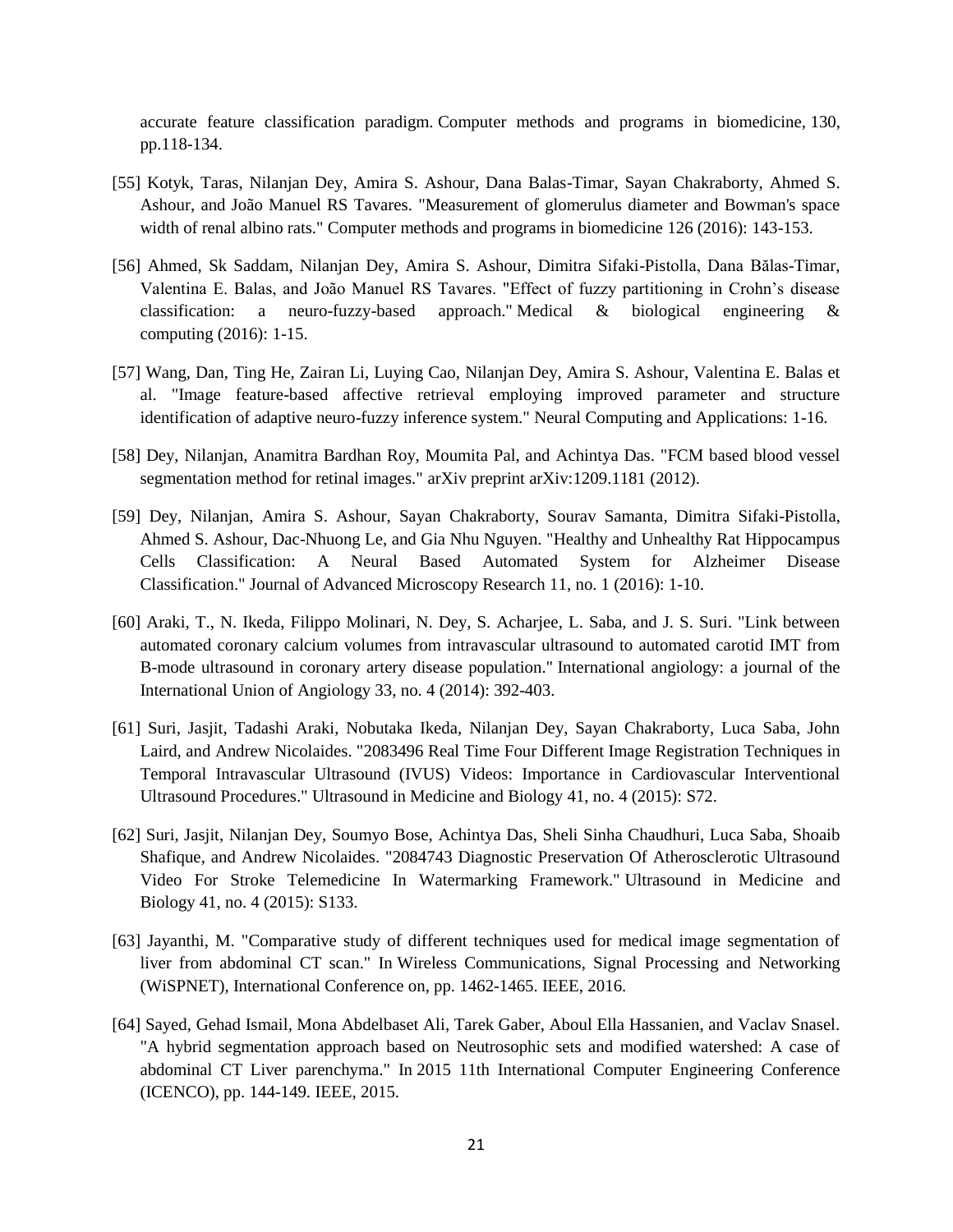- [65] Guo, Yanhui, Chuan Zhou, Heang-Ping Chan, Aamer Chughtai, Jun Wei, Lubomir M. Hadjiiski, and Ella A. Kazerooni. "Automated iterative neutrosophic lung segmentation for image analysis in thoracic computed tomography." Medical physics 40, no. 8 (2013): 081912.
- [66] Chawla, Paras, Ruchi Mittal, and Kavita Grewal. "Hybrid filtering technique for image denoising using artificial neural network." International Journal of Engineering and Advanced Technology (IJEAT) 1, no. 3 (2012): 36-40.
- [67] Mohan, J., V. Krishnaveni, and Yanhui Guo. "Validating the Neutrosophic approach of MRI denoising based on structural similarity." In Image Processing (IPR 2012), IET Conference on, pp. 1- 6. IET, 2012.
- [68] Elnazer, Shaima, Mohamed Morsy, and Mohy Eldin A. Abo-Elsoud. "Brain Tumor Segmentation using hybrid of both Netrosopic Modified Nonlocal Fuzzy C-mean and Modified Level Sets." International Journal of Science and Research, 2014
- [69] Zhang, Ming, Ling Zhang, and Heng-Da Cheng. "Segmentation of ultrasound breast images based on a neutrosophic method." Optical Engineering 49, no. 11 (2010): 117001-117001.
- [70] Shan, Juan, H. D. Cheng, and Yuxuan Wang. "A novel segmentation method for breast ultrasound images based on neutrosophic l-means clustering." Medical physics 39, no. 9 (2012): 5669-5682.
- [71]. Mumtaz Ali, Nguyen Van Minh, Le Hoang Son. "A Neutrosophic Recommender System for Medical Diagnosis Based on Algebraic Neutrosophic Measures". arXiv preprint arXiv:1602.08447.
- [72]. Ye, J. "Simplified neutrosophic harmonic averaging projection-based method for multiple attribute decision-making problems". International Journal of Machine Learning and Cybernetics, doi: 10.1007/s13042-015-0456-0.
- [73]. Liu, P., & Liu, X. "The neutrosophic number generalized weighted power averaging operator and its application in multiple attribute group decision making". International Journal of Machine Learning and Cybernetics, doi: 10.1007/s13042-016-0508-0.
- [74]. Deli, I. "Interval-valued neutrosophic soft sets and its decision making". International Journal of Machine Learning and Cybernetics, 10.1007/s13042-015-0461-3.
- [75]. Deli and S. Broumi, Neutrosophic soft relations and some properties, Annals of Fuzzy Mathematics and Informatics 9(1) (2015) 169-182.
- [76]. I. Deli and S. Broumi, Neutrosophic Soft Matrices and NSM-decision Making, Journal of Intelligent and Fuzzy Systems, 28 (2015) 2233-2241.
- [77]. Deli , Y. Şubaş, A ranking method of single valued neutrosophic numbers and its applications to multiattribute decision making problems, International Journal of Machine Learning and Cybernetics, DOI: 10.1007/s13042-016-0505-3.
- [78]. He, Y., Wang, X., and Huang, J. Z. Recent advances in multiple criteria decision making techniques. International Journal of Machine Learning and Cybernetics, doi: 10.1007/s13042-015-0490-y.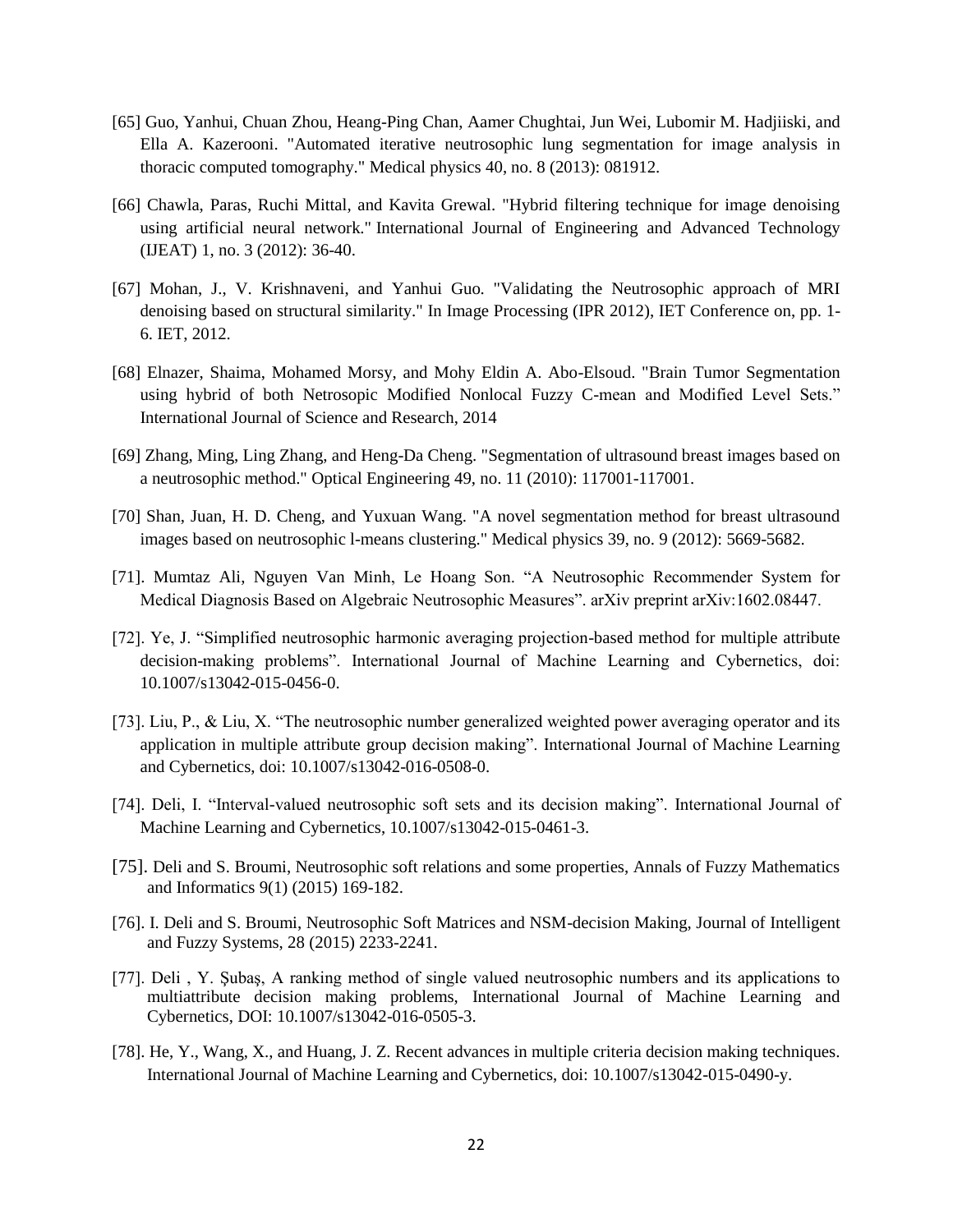- [79]. Smarandache, F. n-valued refined neutrosophic logic and its applications to physics. Unmatter Plasma, Relativistic Oblique-Length Contraction Factor, Neutrosophic Diagram and Neutrosophic Degree of Paradoxicity: Articles and Notes (2013), 40.
- [80]. Broumi, S., Talea, M., Bakali, A., Smarandache, F. On Bipolar Single Valued Neutrosophic Graphs, Journal of New Theory, N11 (2016) 84-102.
- [81]. Broumi, S., Talea, M., Bakali, A., Smarandache, F. Interval Valued Neutrosophic Graphs, SISOM & ACOUSTICS 2016, Bucharest 12-13 May, pp.79-91.
- [82] Broumi, S., Bakali, A., Talea, M. and Smarandache, F. Isolated Single Valued Neutrosophic Graphs. Neutrosophic Sets and Systems, 11 (2016)74-78.
- [83] Broumi, S., Smarandache, F., Talea, M., and Bakali, A. An Introduction to Bipolar Single Valued Neutrosophic Graph Theory, Applied Mechanics and Materials 841(2016)184-191.
- [84] Broumi, S., Talea, M., Smarandache, F., Bakali, A. Single Valued Neutrosophic Graphs: Degree, Order and Size, IEEE International Conference on Fuzzy Systems (FUZZ) (2016)2444-2451.
- [85] Broumi, S., Bakali, A., Talea, M., Smarandache, F., Vladareanu, L., Computation of Shortest Path Problem in a Network with SV-Trapezoidal Neutrosophic Numbers, Proceedings of the 2016 International Conference on Advanced Mechatronic Systems, Melbourne, Australia, 2016 , pp.417-422.
- [86] Broumi, S., Bakali, A., Talea, M., Smarandache, F., Vladareanu, L., Applying Dijkstra Algorithm for Solving Neutrosophic Shortest Path Problem, Proceedings of the 2016 International Conference on Advanced Mechatronic Systems, Melbourne, Australia (2016)412-416.
- [87] Broumi, S., Bakali, A., Talea, M., Smarandache, F., Ali, M., Shortest Path Problem under Bipolar Neutrosphic Setting, Applied Mechanics and Materials 859(2016)59-66.
- [88] Broumi, S., Bakali, A., Talea, M., Smarandache, F., On Strong Interval Valued Neutrosophic Graphs, Critical Review. XII (2016) 49-71.
- [89] Singh, P.K., Three-way fuzzy concept lattice representation using neutrosophic set, International Journal of Machine Learning and Cybernetics (2016) 1-11.
- [90] Tyagi, S., Som, S., Rana, Q. P. Trust based Dynamic Multicast Group Routing Ensuring Reliability for Ubiquitous Environment in MANETs. International Journal of Ambient Computing and Intelligence (IJACI), 8(1) (2017) 70-97.
- [91] Mhetre, N. A., Deshpande, A. V., Mahalle, P. N. Trust Management Model based on Fuzzy Approach for Ubiquitous Computing. International Journal of Ambient Computing and Intelligence (IJACI), 7(2) (2016) 33-46.
- [92] Chen, T., Huang, M. Establishing a just-in-time and ubiquitous output system. International Journal of Ambient Computing and Intelligence (IJACI), 5(3) (2013) 32-43.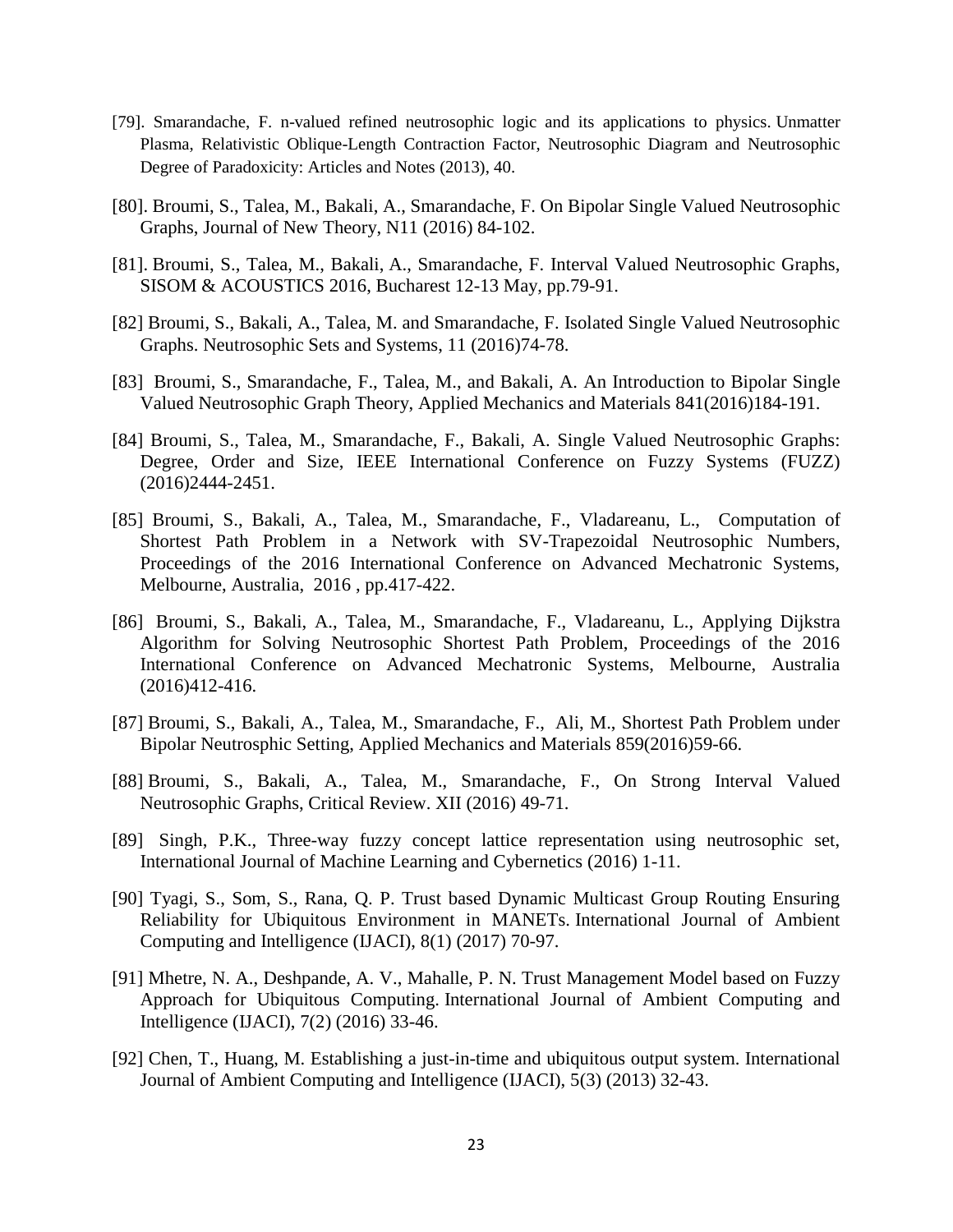- [93] Chen, T., Huang, M. Establishing a just-in-time and ubiquitous output system. International Journal of Ambient Computing and Intelligence (IJACI), 5(3) (2013) 32-43.
- [94] Ghosh, S., Kundu, D., Paul, G. A Fuzzy Logic Approach in Emotion Detection and Recognition and Formulation of an Odor-Based Emotional Fitness Assistive System. International Journal of Synthetic Emotions (IJSE), 6(2) (2015) 14-34.
- [95] Scheutz, M. Architectural roles of affect and how to evaluate them in artificial agents. International Journal of Synthetic Emotions (IJSE), 2(2) (2011) 48-65.